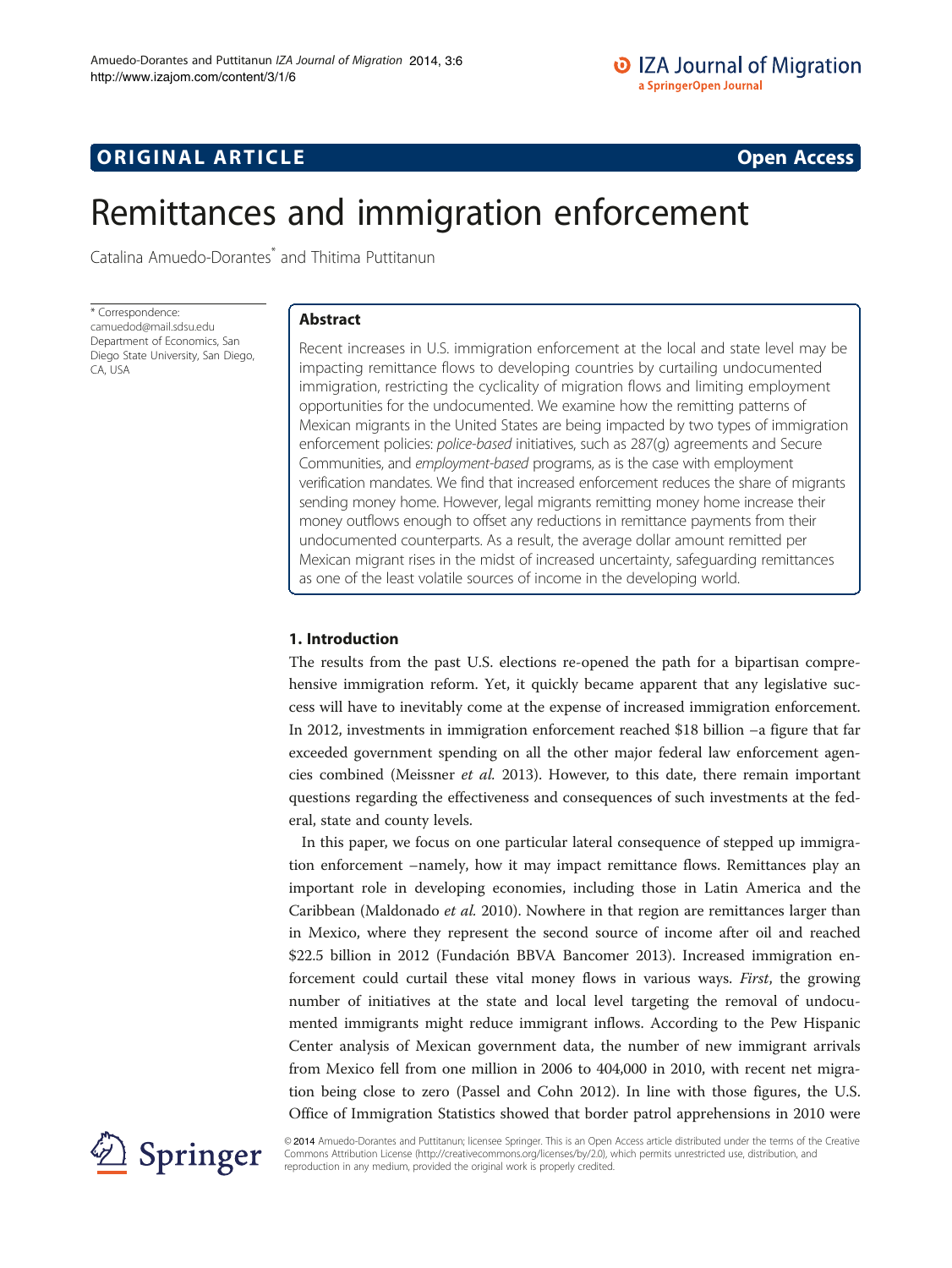at their lowest level since 1972 as fewer people were trying to cross the south border. Second, increased immigration enforcement might further disrupt the historically cyclical pattern of Mexican migration. Undocumented Mexican immigrants, who accounted for approximately 60 percent of all illegal immigration in 2011 (Hoefer et al. [2012](#page-24-0)), are now more likely to stay in the U.S. for longer periods of time (Massey et al. [2002](#page-24-0)). This practice may weaken their ties with the home community, reinforce the development of new ties and responsibilities in the United States, and ultimately their lower remittance outflows (Hagan et al. [2008,](#page-24-0) Amuedo-Dorantes and Mazzolari [2010](#page-24-0)). Third, the expanding use of employment verification (E-Verify) systems might reduce Mexican migrants' earnings –especially among the undocumented. They might be forced to look for work in the informal sector, where pay discrimination and other abuses are more dominant. Their lower earnings can, in turn, constrain their ability to remit money home.

Despite the various channels through which increased immigration enforcement might lower remittance flows, there is evidence of the exact opposite (World Bank [2006](#page-25-0), Mahuteau et al. [2010](#page-24-0), Varsanyi [2010,](#page-25-0) Vaira-Lucero et al. [2012,](#page-24-0) Piracha [2012](#page-25-0), Piracha and Zhu 2012, Gatina [2013\)](#page-24-0). Specifically, fearing that their time in the country may be cut short, migrants may save and remit more as an insurance mechanism (Amuedo-Dorantes and Pozo [2006](#page-24-0)). Alternatively, legal migrants in a position to send money home might increase their money outflows altruistically to help deported family members or to make up for lower remittance payments from undocumented relatives.

In this study, we assess how increased immigration enforcement at the county and state levels impacts Mexican migrants' remitting patterns. At the state level, we focus on the role played by E-Verify mandates and a few  $287(g)$  agreements signed by states with the U.S. [Immigration and Customs Enforcement \(ICE\)](#page-24-0). At the county level, we consider  $287(g)$  agreements –typically signed at the county level, as well as the Secure Communities program. Due to the similarity in spirit of 287(g) agreements and the Secure Communities program –designed as a continuation and replacement of the  $287(g)$ agreements, we combine those two measures into what we refer to as police-based initiatives, and explore their impact along with that of employment-based initiatives, such as E-Verify mandates. We combine: (a) data on migrants' remitting patterns from the Mexican Migrant Project, and (b) data on the adoption date and geographic scope of the aforementioned immigration enforcement measures. We then exploit the geographic and temporal variation in the adoption of tougher immigration enforcement measures to gauge their impact on Mexican migrants' remitting patterns.

Since, by definition, immigration enforcement targets undocumented immigrants, it is natural to explore how this group's remitting patterns are impacted by the aforementioned initiatives relative to those of their documented counterparts. Yet, it is worth noting that more than 16 million undocumented immigrants in the United States res-ide in mixed-status families (Passel and Taylor [2010](#page-25-0), Debry  $2012$ ).<sup>1</sup> Therefore, legal immigrants may also react to the various measures in place. For instance, they might face growing financial responsibilities now that other household members are unable to work and, consequently, become less likely to remit. Still, legal migrants in a position to remit might increase their remittances for multiple reasons. Perhaps, they wish to make up for their undocumented family members' restricted ability to remit or, if some of their family members were deported, they might need to increase their remittances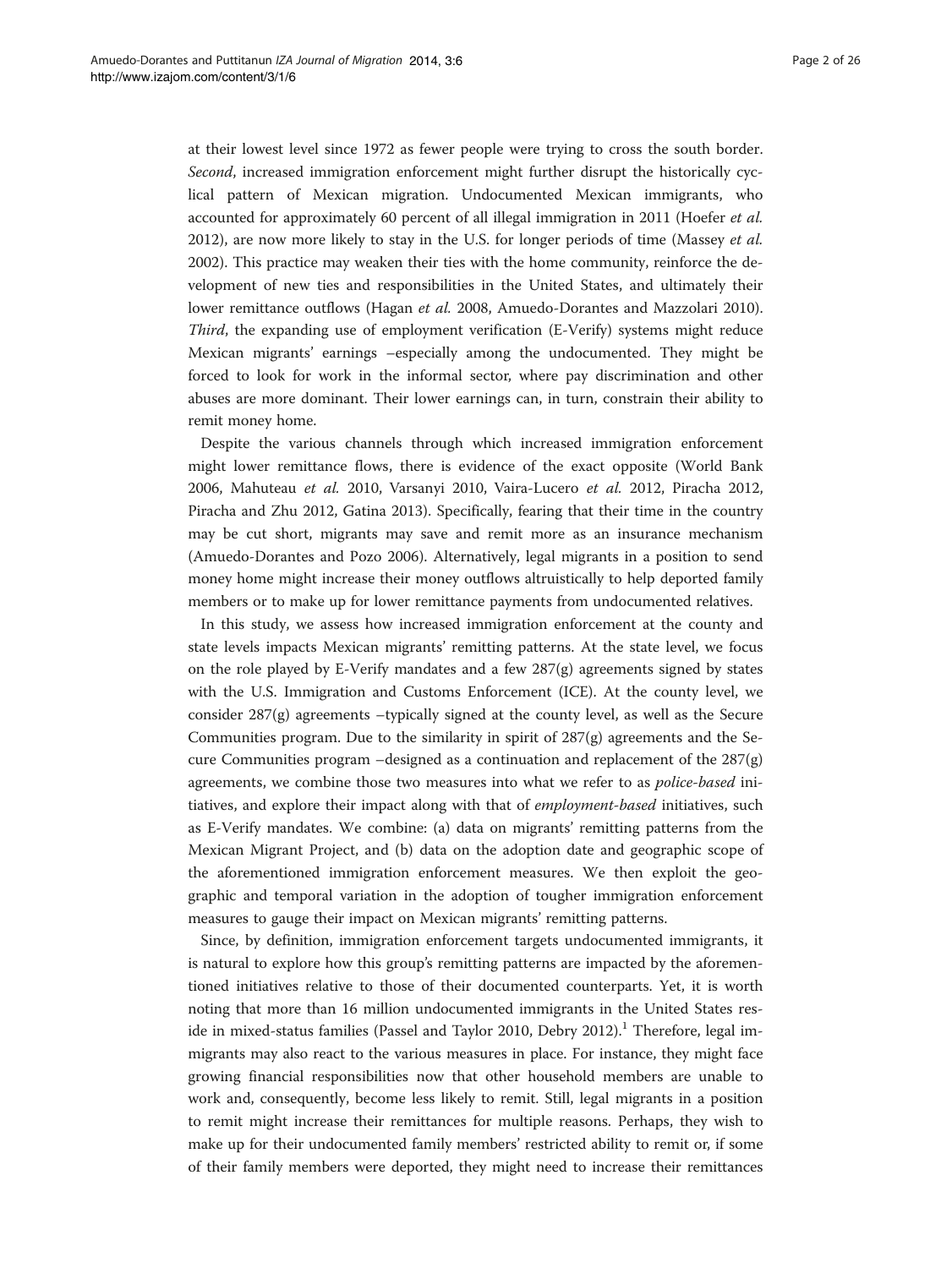to support those relatives as well. Alternatively, legal immigrants may want to build up some savings with the purpose of returning to Mexico in the future, perhaps to join other family members, or they might want to ensure themselves against what appears to be an increasingly hostile environment in the United States.

Furthering our understanding of how increased immigration enforcement at the county and state level is impacting remittance flows is now more important than ever for, at least, three reasons. First, remittance flows to Mexico are not only the second source of revenue for the country after oil and the largest in Latin America and the Caribbean, but have also been shown to have significant multiplier effect on economic development and growth in that region (Taylor, Mora and Adams [2005](#page-25-0), Adams and Page [2005](#page-24-0)). Second, increased immigration enforcement may not only negatively impact Mexico via reduced revenues, but also the United States by curtailing Mexican migration. After all, low-skilled immigration over the past decades allowed for a substantial reduction in the price of locally-traded goods and services that are immigrant-intensive in the United States (Cortés [2008](#page-24-0)).<sup>2</sup> Third, any successful comprehensive immigration reform proposal will most likely have to increase immigration enforcement and expand E-Verify nationwide. Therefore, gaining a better understanding of how immigration enforcement and, more broadly, U.S. immigration policy impacts remittance flows is critically important when drafting viable economic development policies.

#### 2. Background on the various immigration enforcement programs

Immigration enforcement in the United States has built up to an extraordinary level since the early 1990s, when the first border enforcement operations were implemented. Since then, immigration enforcement has moved to a "consequence delivery system" (CDS) intended to increase the costs of illegal immigration. A wide range of programs and tactics have been adopted to that end by the federal, state and local governments. Examining the impact of all those policies in a single manuscript is not feasible owing to the distinct data challenges that the evaluation of each of those initiatives poses. We thus focus on three policies. One of them is a state-level employment-based initiative – namely, employment verification (E-Verify) mandates.<sup>3</sup> The other two policies involve, for the most part, local policing. Therefore, we refer to them as police-based initiatives in what follows. They are the 287(g) agreements and Secure Communities. A brief review of these programs is necessary in order to better understand and hypothesize about their potential impacts.

### 2.1. Employment verification systems

E-Verify is an internet-based, free program run by the United States government that compares information from an employee's employment eligibility verify form (I-9) to data from U.S. government records. If the information matches, that employee is considered eligible to work in the United States. If there is a mismatch, E-Verify alerts the employer and the employee is allowed to work while s/he resolves the problem. Nineteen states have enacted laws mandating the use of E-verify by firms with ties to state public programs or by all firms as of 2012 with the objective to reduce employment of unauthorized workers.<sup>4</sup> Enrollment in E-Verify has jumped since 2005 in line with many of these state mandates. According to the U.S. Citizenship and Immigration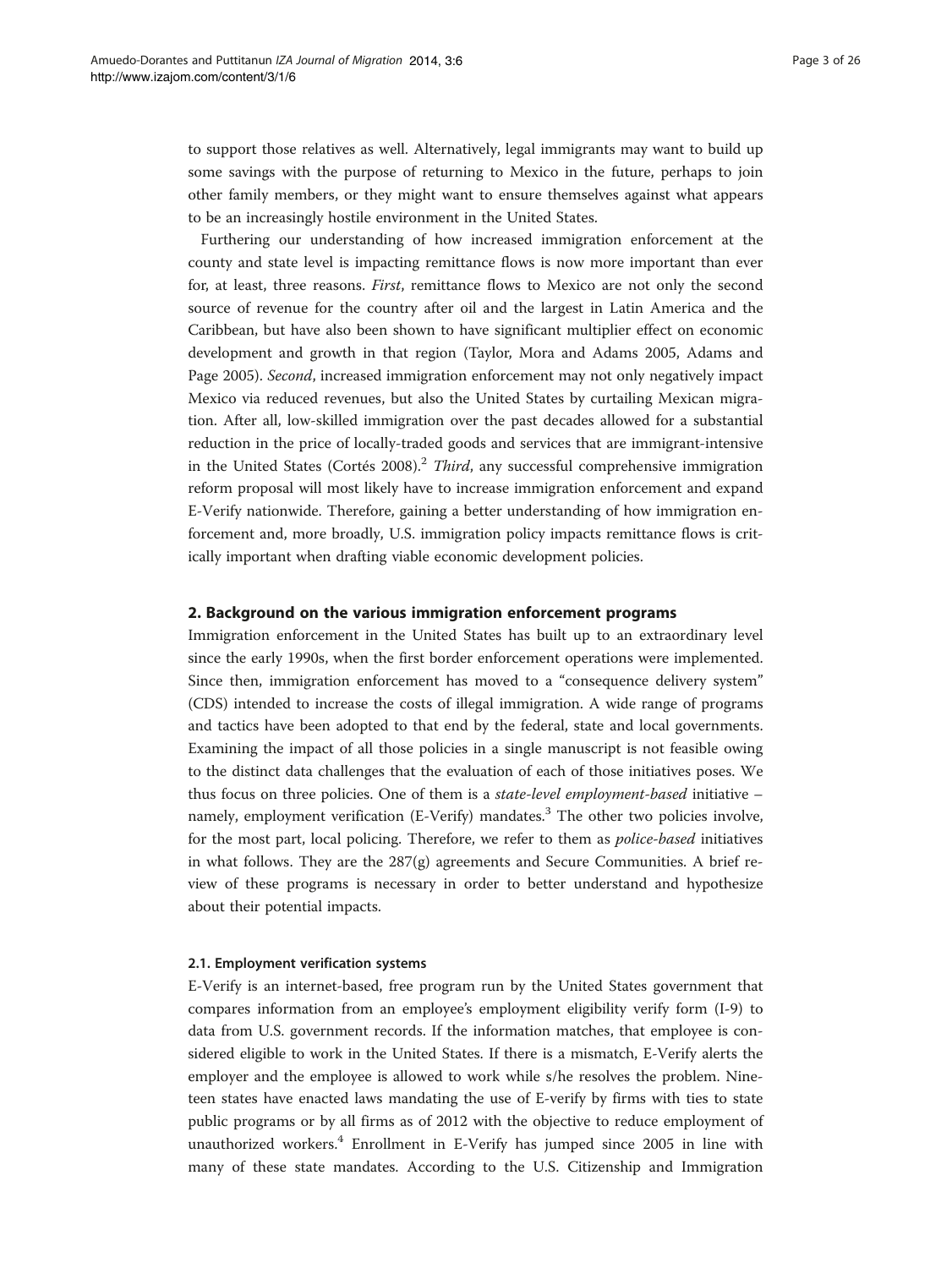Services, more than 450,000 employers use E-Verify to check the employment eligibility of their employees, with about 1,400 new businesses signing up each week.<sup>5</sup> It is estimated that E-Verify now screens more than 1 in 5 new hires with a disproportionate share verified through larger firms (Rosenblum [2011\)](#page-25-0).

Yet, as noted by Meissner *et al.* ([2013](#page-25-0)), while many of the initial problems of E-Verify – as is the case with the false negatives– have been greatly minimized, E-Verify still faces important challenges, such as false positives due to the program's limited ability to detect identity fraud. Still, E-Verify mandates appear to be having an impact, with immigrants often leaving the states where they are enacted (Bohn, Lofstrom and Raphael [2010;](#page-24-0) Amuedo-Dorantes and Bansak [2012](#page-24-0)).

#### 2.2. 287(g) agreements

The 287(g) agreements date back to the Illegal Immigration Reform and Immigrant Responsibility Act of 1996 (IIRIRA), which added Section  $287(g)$  on the performance of immigration officer functions by state officers to the Immigration and Nationality Act. Section  $287(g)$  allows a state and local law enforcement entity to enter into a partnership with the U.S. Immigration and Customs Enforcement (ICE) in order to receive delegated authority for immigration enforcement within their jurisdiction. Specifically, it authorizes state and local police to screen people for immigration status, issue detainers to hold them until ICE takes custody, and begin the process of their removal. There are different types of 287(g) agreements and distinct implementation methods.<sup>6</sup>

Although they were introduced in 1996, the first  $287(g)$  agreements between ICE and state/local officers were not signed until 2002. At the end of 2012, ICE had signed 287 (g) agreements with 64 law enforcement agencies in 24 states (ICE [2012](#page-24-0)). The agreements have been credited with identifying more than 304,678 potentially removable migrants from January 2006 through the end of the 2011 (ICE [2012](#page-24-0)). However, despite the emphasis placed by the Obama Administration in the identification and removal of serious criminals, about half of the detainees had only committed misdemeanors or traffic offenses (Rosenblum and Kandel [2011\)](#page-25-0). Aside from ongoing debate about the extent to which 287(g) agreements have lowered the count of undocumented immigrants at the county level (e.g. Parrado [2012,](#page-25-0) Watson [2013\)](#page-25-0), a number of factors have contributed to the reduced funding for  $287(g)$  agreements since 2012. The latter include increased discontent about racial profiling, $\frac{7}{1}$  its high implementation cost, minimal oversight and support from ICE, and accusations that the agreements are used as political tools that interfere with protecting and serving communities (Immigration Policy Center, April 2, [2010\)](#page-24-0). As a result,  $287(g)$  agreements have been progressively phased out and replaced by Secure Communities.

#### 2.3. Secure communities

Secure Communities is a data-based program currently in place in practically all of the nation's jails and prisons. It establishes a fingerprinting check process that starts with a local or state law enforcement agent taking the fingerprints of an arrested individual. The process ends with ICE's Law Enforcement Support Center generating a report that may include a criminal-level classification.<sup>8</sup> Overall, the purpose of the program is to identify noncitizens who have committed serious crimes by using biometric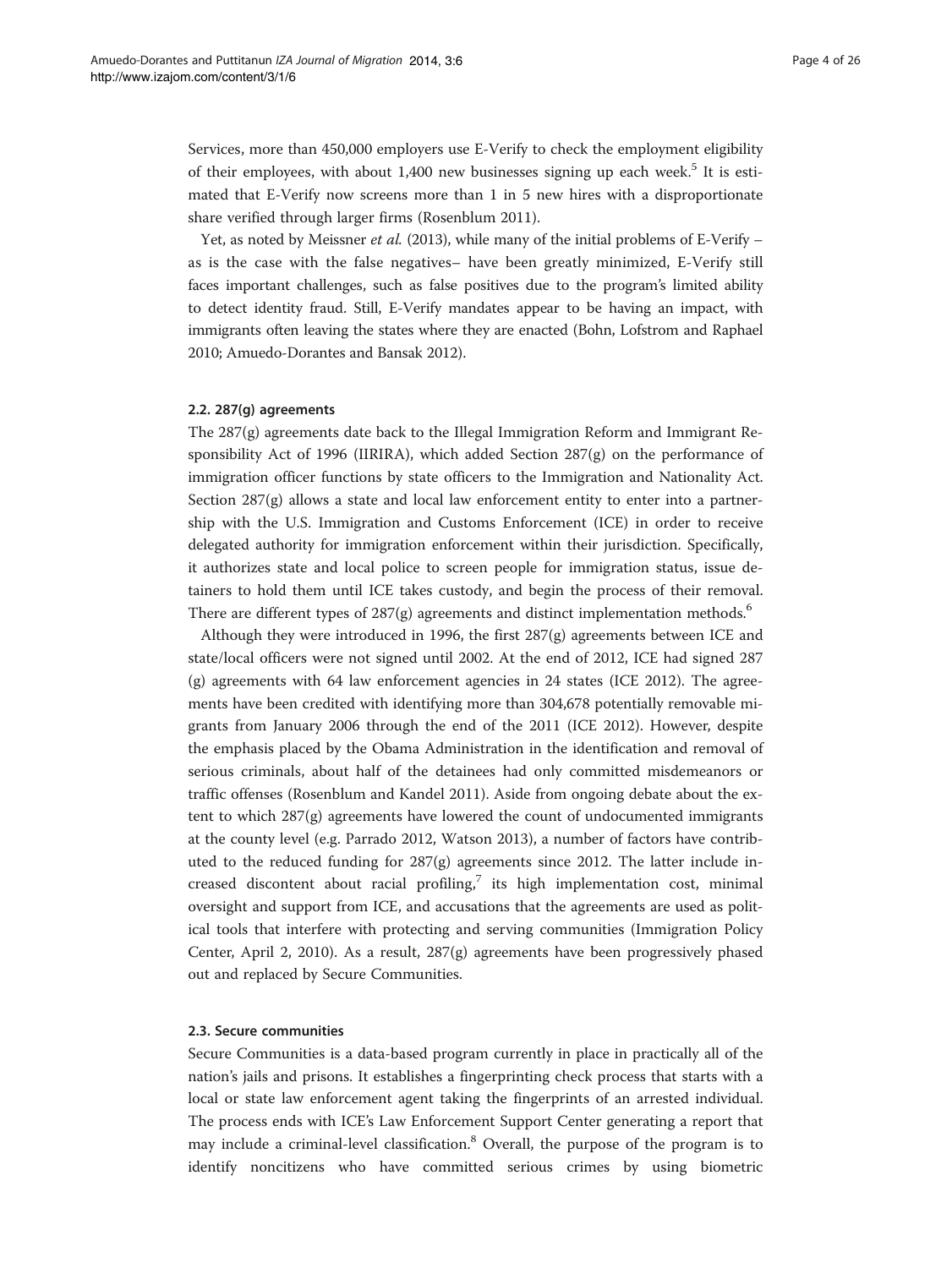<span id="page-4-0"></span>information that is checked against the immigration and criminal records in the Department of Homeland Security (DHS) and Federal Bureau of Investigation (FBI) databases.

The program quickly expanded since its first implementation in 2008, and it is intended to eventually replace  $287(g)$  agreements (ICE, Activated Jurisdictions). As noted by Meissner et al. [\(2013\)](#page-25-0), the total number of fingerprints submitted through the Secure Communities program neared 7 million in 2011. The program has also issued a growing number of detainers. Although individuals convicted of an aggravated felony or multiple felonies are the main target of the program, arrestees with one or two misdemeanors have made up more than half of those ordered to be removed since 2010 (ICE, IDENT/IAFIS Interoperability Statistics 2, Kohli et al., [2011\)](#page-24-0). Several communities initially opposed to the implementation of the program on the basis that the program would undermine cooperation between the immigrant community and law enforcement agents. However, the program is already functional in all states.

#### 3. Theoretical framework and testable predictions

In this section, we use a simple model to derive some testable predictions regarding the impact of tougher immigration enforcement on the remittance behavior of migrants. With that purpose in mind, we follow Amuedo-Dorantes and Pozo's [\(2006\)](#page-24-0) proposed template for examining migrants' remitting motives and model the inter-temporal remitting decision of migrants using a two-period model with uncertainty in period 2. In the first period, migrants arrive to the United States and decide whether to remit money home for the traditional purposes identified in the literature –including altruism, investment and self-insurance. In the second period, some of the counties/states where migrants reside enact immigration enforcement measures that may adversely impact their earnings.

Overall, migrants maximize the utility derived from their own consumption in periods 1 and 2, i.e.  $(c_1, c_2)$ , as well as from the altruistic payments enjoyed by family members  $(a)$  as specified in Equation (1):

$$
U(c_1, c_2, a) = [\omega \ln c_1 + (1-\omega) \ln a] + \delta[\omega \ln c_2 + (1-\omega)(1-\Pi) \ln a],
$$
  
where:  $0 \le \omega \le 1, 0 < \delta < 1, 0 \le \Pi \le 1.$  (1)

The weighing parameter:  $\omega$  denotes the relative contributions to utility from the own consumption of goods and services, versus the altruistic payments made to their family members. The parameter:  $\delta$  denotes a discount factor showing the relative tastes for current  $(c_1)$  versus future consumption  $(c_2)$ . Finally,  $\Pi$  denotes the probability that the counties/states where migrants reside implement tougher immigration enforcement.

We assume that, in the first period, migrants earn income  $Y_H$  with certainty. However, their income in period 2 is uncertain due to the possibility of stepped up immigration enforcement. To simplify matters, we assume that with probability:  $(1-\Pi)$ immigration enforcement is left unchanged, in which case migrants' income remains the same as in period 1 –namely:  $Y_H$ . However, with probability Π, the counties or states where migrants reside adopt stricter immigration enforcement, in which case migrants will earn a lower income (denoted by  $Y_l$ ) due to their undocumented status or discrimination.<sup>9</sup>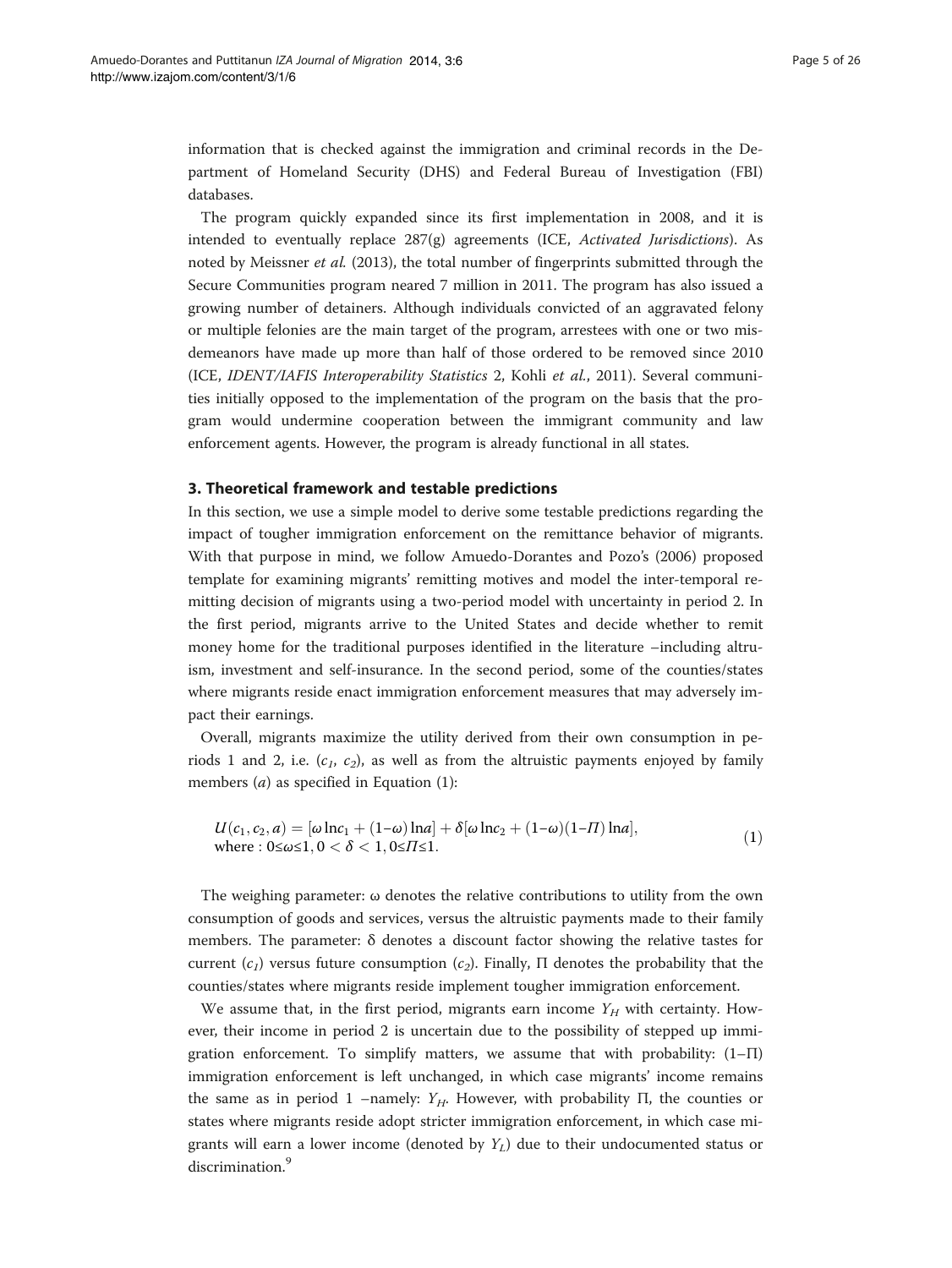We also make some standard assumptions regarding migrants' remitting patterns. First, we assume that the altruistic payments, a, only take place when migrants earn  $Y_H$ . In addition to altruistic remittances, migrants may choose to set aside a sum  $z$  in period 1 for self-insurance purposes or to earn a return to their investment equal to z  $(1 + r)$  in period 2. Lastly, migrants may choose to remit to their family in the amount of  $x$  in period 1 with the expectation that they will receive family-provided insurance; that is, a payoff of  $g(x)$  in period 2 should their income drop to  $Y_L$ . We assume that: g'  $(x) > 0$ ,  $g''(x) < 0$  and  $g(x) < (Y_H - a - Y_L)$ . In other words, the larger the family-provided insurance premium paid today, x, the greater future coverage will be (i.e.  $g'(x) > 0$ ), although the increase will take place at a decreasing rate (i.e.  $g''(x) < 0$ ). Furthermore, family-provided insurance is not complete. One cannot insure against the total losses, that is:  $g(x) < (Y_H - a - Y_L)$ . We do not restrict who the insurer is as both insurance payments, x, and altruistic payments, a, can be made to the same families in the home country. However, we assume that migrants are not expecting anything in return from a; that is, these are purely altruistic payments.

Consumption in period 1 is constrained by migrants' income, the amount sent for family-provided insurance  $(x)$ , their investments/self-insurance  $(z)$ , and the level of altruistic payments they make to their families back home  $(a)$  as follows:

$$
c_1 \le Y_H - x - z - a \tag{2}
$$

In period 2, some of the counties/states where migrants reside adopt tougher immigration enforcement measures with probability Π. For those migrants, consumption becomes constrained by their lower income,  $Y_L$ ; the payoff that family members make, g (x); and the principal and return from their self-insurance,  $z(1 + r)$ . Alternatively, consumption might remain the same as in period 1 if immigration enforcement is not increased. In that case, with probability  $(1-\Pi)$ , consumption is constrained by their income  $(Y_H)$  plus the principal and return to their savings:  $z(1 + r)$ , minus their altruistic remittances (a) as follows:

$$
c_2 \le \Pi(Y_L + g(x) + z(1+r)) + (1-\Pi)(Y_H + z(1+r) - a)
$$
\n(3)

Migrants choose the amount of family-provided insurance,  $x$ , the level of selfinsurance/investment or saving,  $z$ , and the level of altruistic payments,  $a$ , so as to maximize the utility function described in [\(1](#page-4-0)) subject to the budget constraints in Equations  $(2)-(3)$ . We can derive the first-order conditions and, using the implicit function theorem, compute some comparative statics to assess how remittances change with stricter immigration enforcement.<sup>10</sup> As shown in the appendix:  $\frac{\partial x}{\partial \Pi} > 0$ ,  $\frac{\partial z}{\partial \Pi} > 0$ , but the sign of  $\frac{\partial a}{\partial \Pi}$  is unclear. In other words, as the likelihood of exposure to tougher immigration enforcement rises, migrants save more and either invest or remit more for selfand family-provided insurance, possibly with the purpose of consumption smoothing. However, it is unclear how remittances sent altruistically respond to increased enforcement. They may increase if legal migrants raise their money outflows to make up for the curtailed remitting ability of undocumented family members in the United States, or to support deported family members back home. Alternatively, remittances sent for altruistic purposes may drop as the earnings of undocumented migrants are harshly impacted and legal migrants become responsible for a greater share of their household needs in the United States. As such, from a theoretical point of view, overall remittance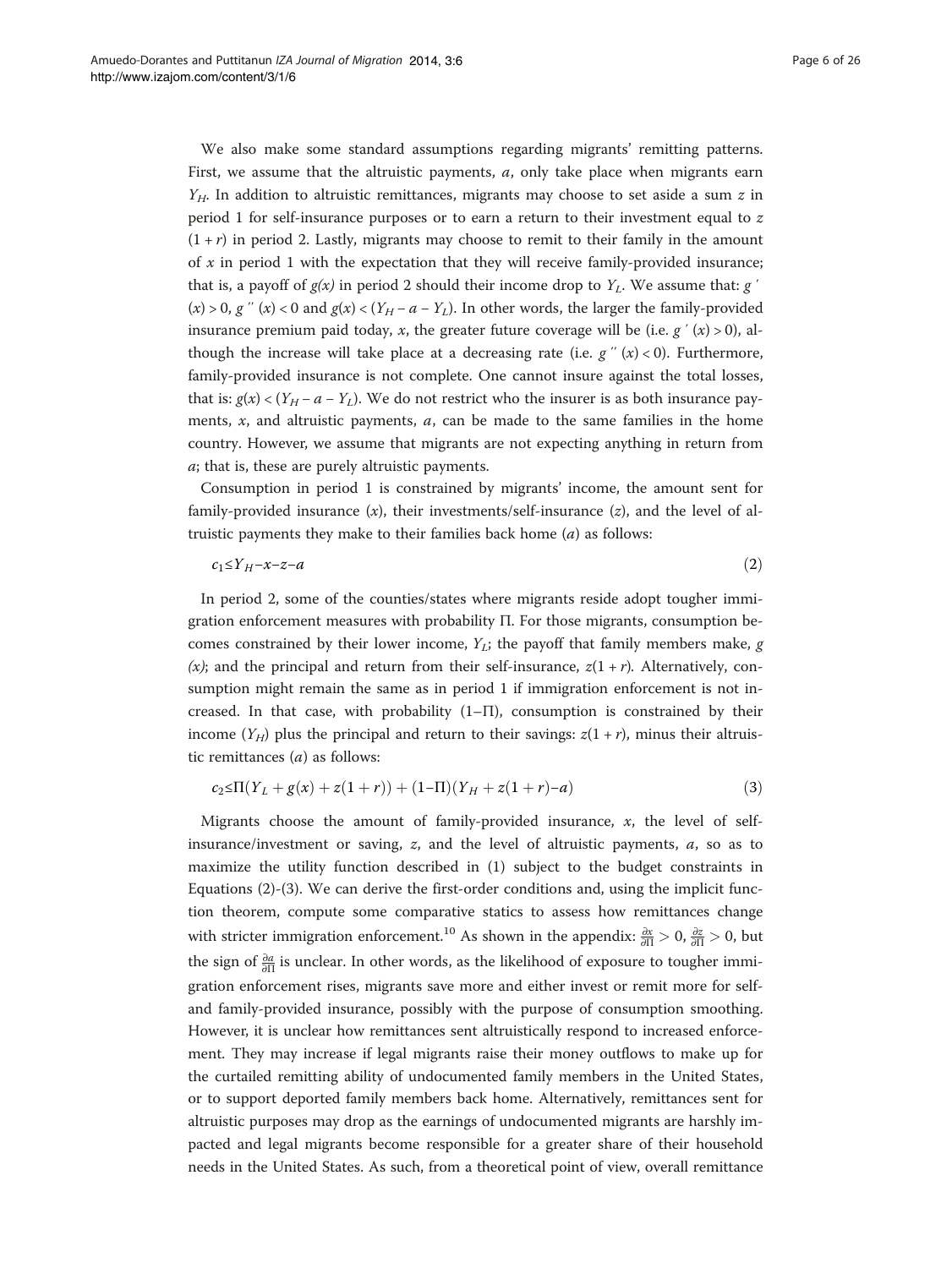flows could increase or decrease as:  $\frac{\partial (a+z+x)}{\partial \Pi} \geq or \leq 0$ . Therefore, the empirical analysis can shed some more light on the overall impact of tougher immigration enforcement on remittance outflows.

#### 4. Data and descriptive statistics

We use data from the Mexican Migration Project (MMP). The MMP was initiated in 1982 to study the migration of Mexicans to the United States. Each year, the MMP randomly samples households in communities located throughout Mexico. It collects detailed social, demographic, and economic information on those households and their members. Of interest to us is the data collected on household head migrants. Although the MMP is a cross-sectional survey, $11$  it gathers retrospective information on household heads' U.S. migration history and, in particular, on their last U.S. migration spell. Specifically, it contains information on when those migrants last came to the United States and where they resided. We also have information on their employment, earnings and average monthly remittances during their last U.S. trip. After gathering data from returning Mexican migrants in Mexico, interviewers travel to the U.S. destinations of migrants from the sampled Mexican communities to administer the same survey to those Mexican migrants who have permanently settled in the United States. The surveys conducted in Mexico and those conducted in the United States are then combined to generate a binational sample.<sup>12</sup> Altogether, the MMP provides reasonably representative data on legal and undocumented Mexican immigrants on both sides of the U.S.- Mexico border.

The release of the MMP we work with contains data on Mexican migrants interviewed between 1982 and 2011 in one of 134 Mexican communities or in the most common U.S. destinations of Mexican migrants from those communities. To maximize our sample size, we use data on all Mexican migrants regardless of when they last came to the United States and how long they stayed. In those instances in which migrants arrived after the earliest adoption of any of the initiatives at hand, i.e. 2002, we instrument for their U.S. residential choice using: (a) the U.S. location where they resided during a migration spell prior to 2002, or (b) in the case of first-time migrants, the most common U.S. destination of migrants from their home community in Mexico prior to 2002. As such, our sample contains information on four groups of migrants: (1) Mexican migrants who migrated to treated U.S. localities prior to their adoption of tougher immigration enforcement, $^{13}$  (2) Mexican migrants who migrated to *control* U. S. localities prior to the adoption of stricter immigration measures by other U.S. localities, (3) Mexican migrants who migrated to treated U.S. localities after their adoption of harsher immigration enforcement methods, and (4) Mexican migrants who migrated to *control* U.S. localities *after* the adoption of the policies being examined by other U.S. localities.

For all migrants, the interviewer documents each migration experience and obtains extensive information about the last (or ongoing) migration spell, including their legal status and remitting practices. Table [1](#page-7-0) provides summary statistics of key characteristics of migrants in our sample. The vast majority of migrants in the MMP are men. $^{14}$  At the time of their last U.S. trip, they were, on average, 33 years old and 27 percent of them were married. Typically, they had completed 5.6 years of schooling. About 29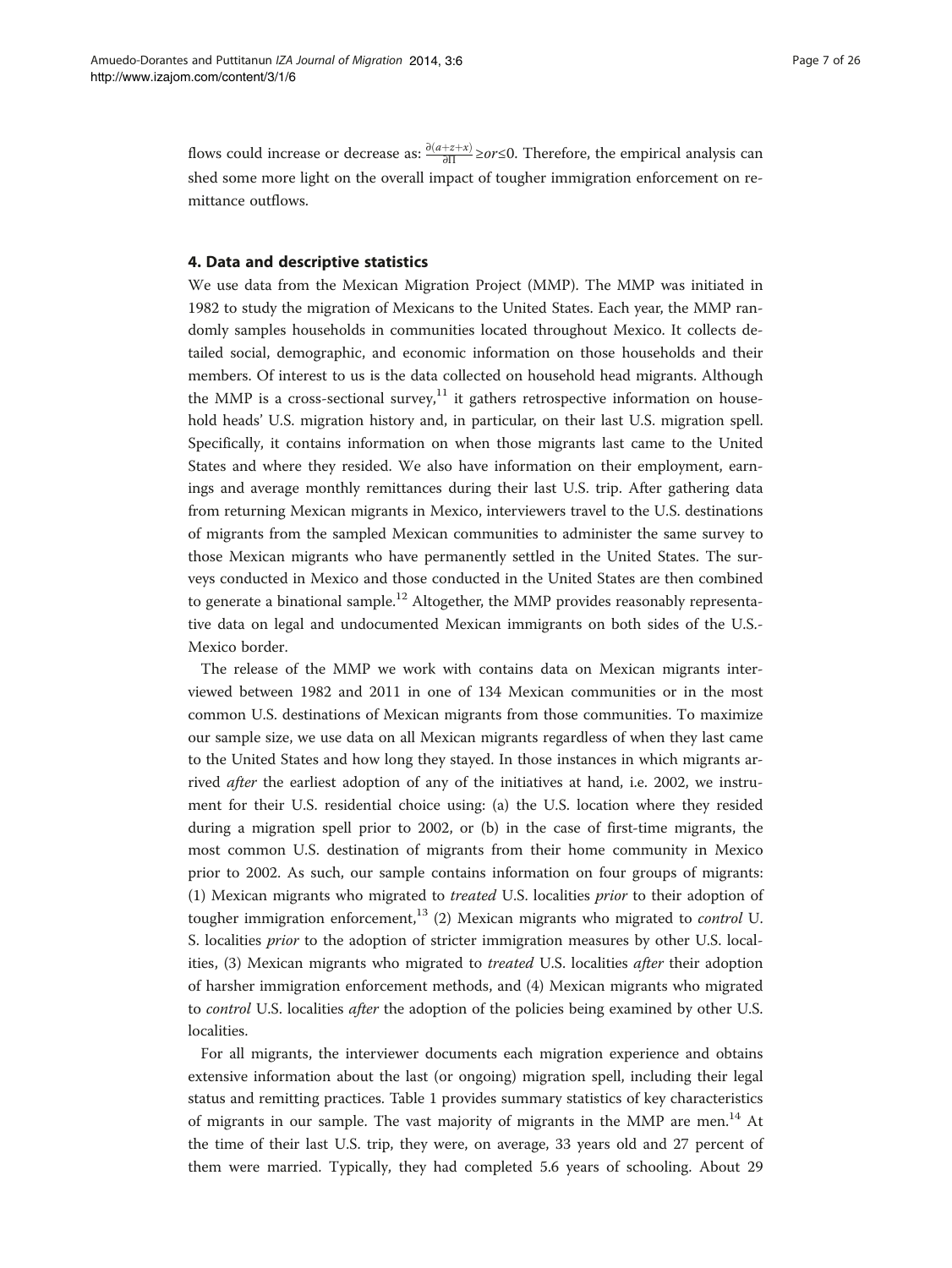| <b>Variables</b>                                                                   | Obs.  | Mean    | S.D.    |
|------------------------------------------------------------------------------------|-------|---------|---------|
| Male                                                                               | 6,713 | 0.952   | 0.215   |
| Age                                                                                | 6,713 | 33.495  | 11.922  |
| Married                                                                            | 6,713 | 0.268   | 0.443   |
| Years of education completed                                                       | 6,713 | 5.609   | 3.981   |
| Spoke English well                                                                 | 6,713 | 0.287   | 0.452   |
| Worked during the last U.S. migration spell                                        | 6,713 | 0.955   | 0.207   |
| Monthly wage earned during the last U.S. migration spell                           | 6,713 | 949.3   | 1442    |
| Lived with relatives or community members during the last U.S. migration spell     | 6,713 | 0.693   | 0.461   |
| Participated in sports or social organization during the last U.S. migration spell | 6,713 | 0.138   | 0.345   |
| Municipal population                                                               | 6,713 | 995,508 | 213,643 |
| Communal population                                                                | 6,713 | 66,144  | 198,154 |
| Year of last U.S. trip                                                             | 6,713 | 1986    | 11.094  |
| Duration of last U.S. migration spell (in years)                                   | 6,713 | 3.189   | 5.652   |
| Undocumented                                                                       | 6,713 | 0.640   | 0.480   |
| Remitted money home during last U.S. migration spell                               | 6,713 | 0.662   | 0.473   |
| Average monthly real remittances during last U.S. migration spell                  | 4,444 | 332     | 804     |

#### <span id="page-7-0"></span>Table 1 Descriptive statistics

percent of them spoke English well and the vast majority (96 percent) worked, earning an average of \$949/month.<sup>15</sup> About 69 percent of migrants lived with relatives or countrymen (paisanos), and 14 percent participated in sports and social organizations. Table 1 also displays information on the size of their Mexican communities and municipalities. Additionally, we have information on the timing and duration of their last trip, as well as on their legal status at the time. On average, Mexican migrants in our sample last entered the United States in 1986. Yet, the standard deviation is 11 years, thus indicating the presence of significantly earlier as well as later entries. The mean duration of their last migration spell was 3 years and 64 percent of them were undocumented during their last trip. Essential to our study is the information regarding their remitting patterns during their last U.S. migration spell. On average, sixty-six percent of migrants in our sample indicate remitting money home during their last trip to the United States. Those remitting money home sent an average of \$332/month.

In order to examine how increased immigration enforcement may impact the remitting patterns of Mexican migrants, we gather information regarding the timing and geographic scope of the various policies. For instance, data on the enactment of E-Verify mandates by various states are collected from the National Conference of State Legislatures (NCLS) website. Data on the implementation of 287(g) agreements and Secure Communities at the state and county levels are gathered from the ICE's 287(g) Fact Sheet website,<sup>16</sup> from Kostandini et al. [\(2012\)](#page-24-0), and from the ICE's Activated Jurisdictions document, respectively. We use the information on the timing and geographic scope of the abovementioned policies to merge it to the MMP data according to the time and place where the migrant indicates heading to at the time of her/his last trip to the United States. We then create policy dummies that take the value of 1 when the migrant resided in a so-called treated U.S. locality (that is, a locality that implements one of the measures being examined) during the time period when the policies were in place; otherwise, they take the value of  $0.^{17}$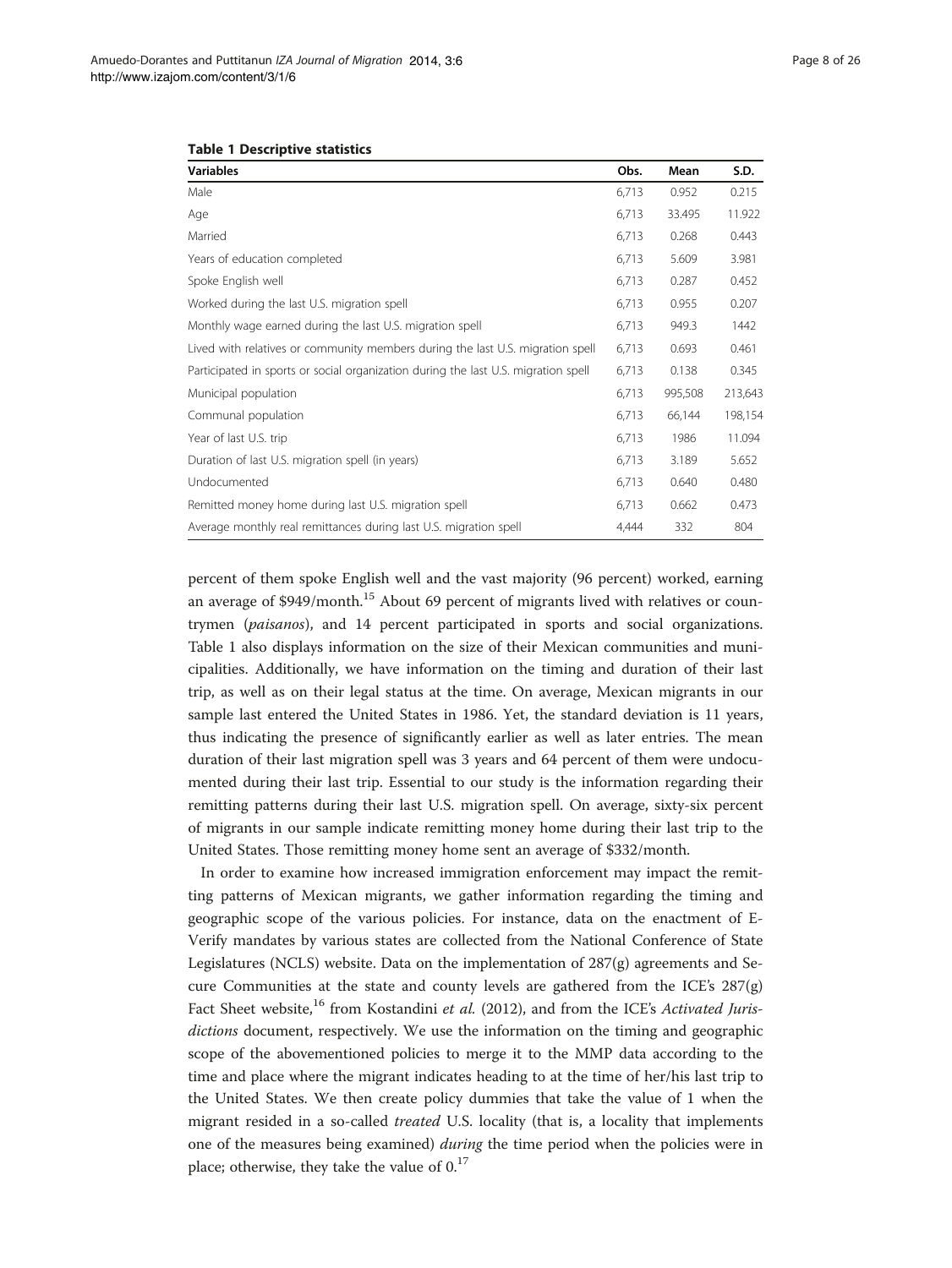Table 2 provides some preliminary descriptive evidence on the incidence and impact of increased immigration enforcement. As noted in the Introduction, we group 287(g) agreements and Secure Communities under a category that we label police-based initiatives given the similarities between the two programs and the fact that Secure Communities was designed to replace the 287(g) agreements. Hence, we distinguish between police-based programs (i.e.  $287(g)$  and Secure Communities) and *employment-based* initiatives, namely E-Verify mandates. To assess their impact on migrant remitting patterns at a descriptive level, we compare the remitting likelihood and average dollar amount sent home by remitters in *treated* and *control* U.S. localities during the *pre*and the *post*-treatment periods for the two sets of policies. Because the policies all expanded geographically over time, we take the earliest adoption year as the reference for distinguishing a pre- versus post-treatment period. Those years are 2002 for 287(g) agreements and Secure Communities and 2006 for E-Verify mandates. Additionally, given the overlap of some immigration enforcement measures (for instance, policebased initiatives and E-Verify mandates were both in effect in the post-2002 period), we restrict our samples to better identify the effect of each policy. For instance, when examining the impact of police-based initiatives, we exclude from our sample migrants residing in states mandating the use of E-Verify at some point in time. Similarly, when evaluating the impact of employment-based initiatives, we exclude from our sample migrants residing in U.S. localities adopting police-based enforcement measures. As such,

|                             | Geographic areas that<br>Implemented these programs |                    | Geographic areas that<br>Never implemented these<br>programs      |           |           | DD          |              |
|-----------------------------|-----------------------------------------------------|--------------------|-------------------------------------------------------------------|-----------|-----------|-------------|--------------|
|                             |                                                     |                    |                                                                   |           |           |             |              |
|                             |                                                     |                    | Panel A: Police-based initiatives (287(g) and secure communities) |           |           |             |              |
|                             |                                                     | Pre-2002 Post-2002 | DT                                                                | Pre-2002  | Post-2002 | DC          | (DT-DC)      |
| <b>Remitting likelihood</b> | 0.624                                               | 0.751              | $0.127***$                                                        | 0.645     | 0.833     | $0.188***$  | $-0.061*$    |
|                             | (0.485)                                             | (0.433)            | (0.021)                                                           | (0.479)   | (0.374)   | (0.034)     | (0.040)      |
| N                           | 4119                                                | 486                | 4605                                                              | 994       | 156       | 1150        | 5755         |
| \$ amount remitted          | 324.877                                             | 291.895            | $-32.983**$                                                       | 286.678   | 361.4     | 74.723*     | $-107.705**$ |
|                             | (505.37)                                            | (314.294)          | (19.223)                                                          | (255.798) | (637.767) | (56.701)    | (59.831)     |
| N                           | 2569                                                | 365                | 2934                                                              | 641       | 130       | 771         | 3705         |
|                             |                                                     |                    | Panel B: Employment-based initiatives (E-Verify)                  |           |           |             |              |
|                             |                                                     | Pre-2006 Post-2006 | DT                                                                | Pre-2006  | Post-2006 | DC          | (DT-DC)      |
| <b>Remitting likelihood</b> | 0.808                                               | 0.742              | $-0.066$                                                          | 0.665     | 0.778     | $0.113**$   | $-0.178**$   |
|                             | (0.395)                                             | (0.445)            | (0.083)                                                           | (0.472)   | (0.420)   | (0.058)     | (0.101)      |
| N                           | 265                                                 | 31                 | 296                                                               | 1096      | 54        | 1150        | 1446         |
| \$ amount remitted          | 347.620                                             | 178.184            | $-169.44***$                                                      | 303.187   | 231.406   | $-71.781**$ | $-97.654**$  |
|                             | (361.366)                                           | (130.653)          | (36.448)                                                          | (356.273) | (238.938) | (38.791)    | (53.191)     |
| N                           | 214                                                 | 23                 | 237                                                               | 729       | 42        | 771         | 1008         |

| Table 2 Differences-in-differences in the probability to remit and the dollar amount |  |  |
|--------------------------------------------------------------------------------------|--|--|
| remitted home                                                                        |  |  |

Samples: To avoid the overlap of the two types of policies being examined, the sample in Panel A excludes migrants from the geographic areas that eventually adopt E-Verify, whereas the sample in Panel B excludes migrants from geographic areas that ultimately adopt 287(g) or Secure Communities.

Note: Standard deviations and standard errors (for the difference and difference-in-difference estimates) in parentheses. \*\*\*, \*\*, \*denote 1%, 5%, and 10% significance levels at the corresponding one-tail and two-tail tests. DT stands for the difference in remitting patterns among migrants in treated localities –localities adopting the examined measures, whereas DC represents differences in remitting patterns among migrants in control localities –localities that do not adopt any of the policies.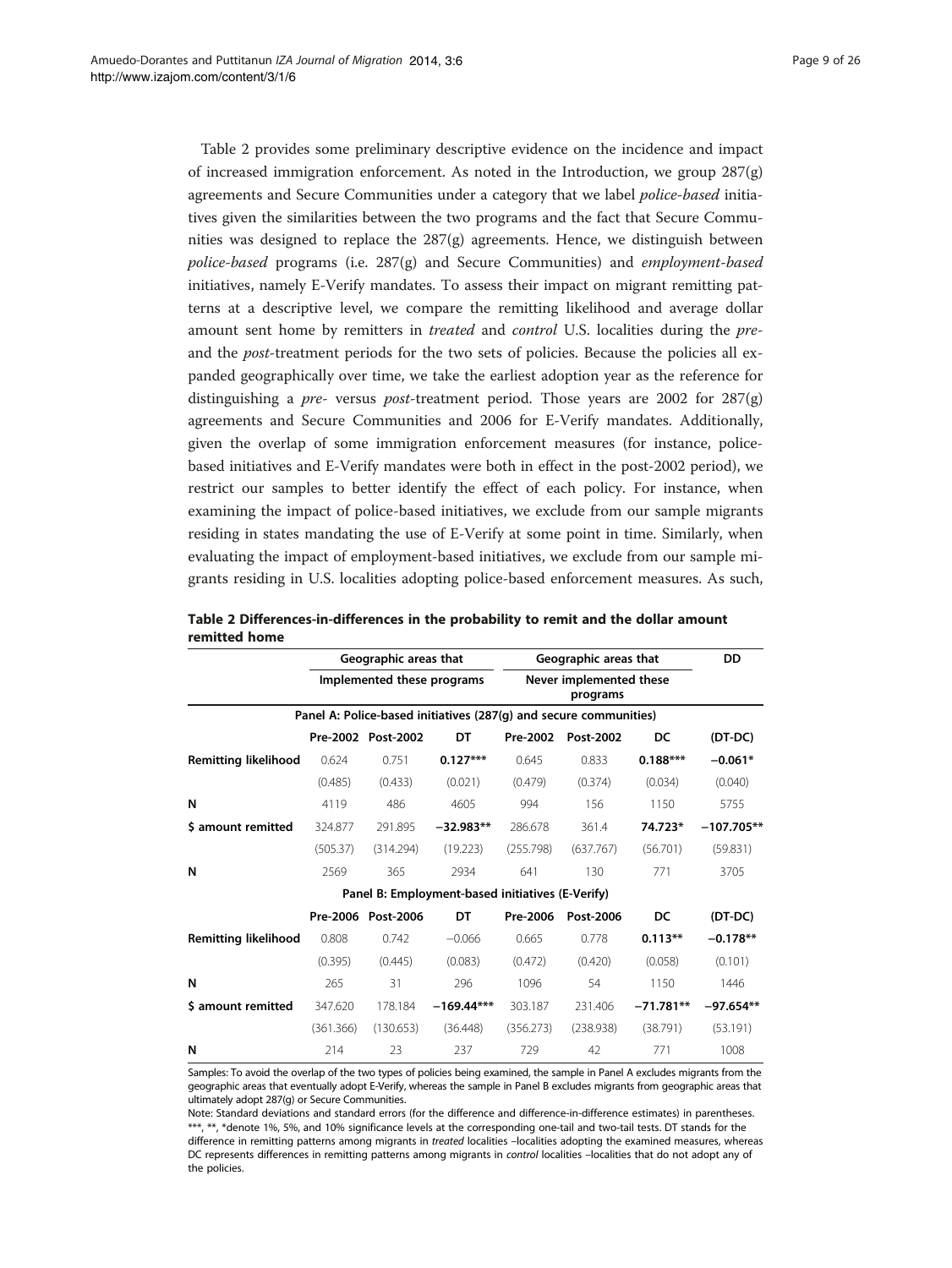$(4)$ 

<span id="page-9-0"></span>our samples are smaller than the sample we are ultimately able to work with in the regression-based analysis that follows, especially when examining the impact of E-Verify mandates given the widespread implementation of Secure Communities. Nevertheless, they are helpful in revealing some preliminary and potentially interesting changes in migrants' remitting practices.

Indeed, simple difference-in-difference regression estimates reveal that the two sets of policies appear to significantly impact the remitting likelihood of Mexican migrants, as well as their average monthly remittances. Specifically, according to the figures in Panel A, police-based initiatives (such as 287(g) agreements and Secure Communities) lower the remitting likelihood of Mexican immigrants by 6 percentage points and their average monthly remittances by roughly \$108 or 33 percent. Similarly, the figures in Panel B reveal that employment-based measures (such as E-Verify) reduce the remitting likelihood of Mexican migrants by 18 percentage points and the average dollar amount remitted by \$98/month or 30 percent. These impacts could be explained by migrants' constrained ability to remit money home due to employment restrictions or discriminatory treatment that negatively impact their earnings' potential. Alternatively, other factors we are not yet accounting for, such as ongoing economic trends in the home and host communities or migrants' personal characteristics, could be responsible for the estimated coefficients. In what follows, we address that limitation with a more thorough analysis.

#### 5. Methodology

Our main objective is to measure how increased immigration enforcement, as captured by the implementation of 287(g) agreements, the Secure Communities program and E-Verify mandates, impacts the remitting behavior of Mexican migrants in the United States. The latter can be characterized as a two-step process. Migrants first decide whether to remit money home, as described by the following equation:

Likelihood of Remitting:

$$
D_{irt}^* = \alpha_1 + X_{irt}\beta_1 + Y_{irt}\gamma_1 + (u_i * Y_{irt})\phi_1 + \delta_r + \theta_t + \delta_r * t + \varepsilon_{irt} = 1[D_{irt}^* > 0],
$$
  
where :  $\varepsilon_{irt} \sim N(\mu, \sigma^2 I)$ 

where  $D_{irt}^*$  is the unobserved or latent dependent variable determining the discrete outcome  $D_{irt}$  –namely the decision to remit. Therefore,  $D_{irt}$  is a dummy variable indicative of whether the *i*th migrant residing in region  $r$  (county/state) at time  $t$  chooses to remit money home. The function 1[∙] is called the indicator function. It takes the value of one when the event in brackets is true and zero otherwise. The vector X includes a variety of demographic and migration-related characteristics shown in Table [1](#page-7-0) and known to influence migrants' remitting patterns –including their immigration status. In addition, the vector  $X$  includes a series of fixed-effects for the communities where migrants are from in Mexico, along with community of origin-specific time trends and some time-varying information on the population of those communities at the time of migrants' last U.S. trip. The community fixed-effects address unobserved time-invariant community characteristics crucial in shaping remittance flows, such as a historically higher predominance of migration in that community. Additionally, controlling for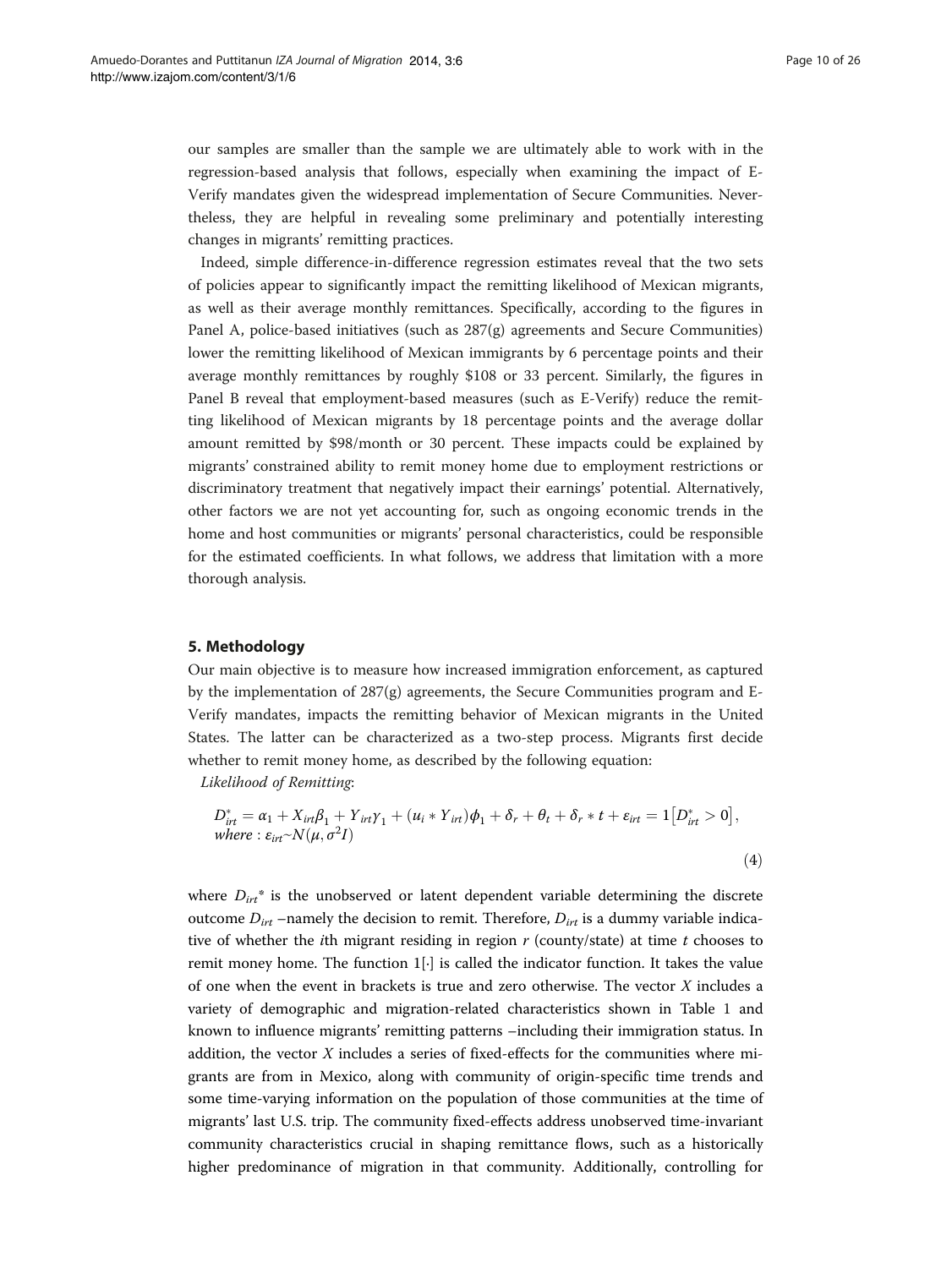community of origin-specific time trends and for the communities' population at the time of their last migration addresses time-varying characteristics that change with the community size and that clearly impact remittance transfers, such as the availability of financial and money transfer services, educational and employment opportunities.

 $Y_{rt}$  is a vector of two policy dummies (the *employment-based* E-Verify mandates, and the *police-based* initiatives of  $287(g)$  and Secure Communities) indicative of whether region  $r$  (county or state, depending on the scope of the policy) adopted any of the measures in question at time t, that is, during the migrant's last U.S. visit. For instance,  $Y_{rt}$ will equal 1 for E-Verify if the migrant resided in AZ after 2007; it will equal 0 if s/he resided in AZ prior to that date or if s/he resided in CA –a state without an E-Verify mandate.

As noted earlier, due to the predominance of mixed-immigration status households in the United States (Passel and Taylor [2010](#page-25-0), Debry [2012](#page-24-0)), the two sets of policies under examination may not solely impact the remitting patterns of undocumented immigrants. Rather, they are likely to also affect the remitting patterns of relatives who are legal immigrants. For instance, an undocumented husband adversely impacted by the enactment of an E-Verify mandate might no longer be in a position to remit money home. Lower earnings may result in a greater economic burden for other household members who, even if they are legal, might feel more financially constrained and become less likely to remit. As such, we cannot think of legal migrants as a good control group. Nevertheless, it is still of interest to examine how stricter immigration enforcement is impacting the remitting patterns of both legal and undocumented immigrants; therefore, we include a set of interaction terms of the policy dummies with migrants' immigration status, i.e.  $u_i * Y_{rt}$ , where:  $u_i$  (included in X) equals 1 if they were undocumented and 0 otherwise.

We also include a vector  $(\delta_r)$  of regional fixed-effects indicative of the U.S. county in which migrants report residing at during their last migration spell. It helps us address a variety of aspects likely impacting migrants' remitting patterns, such as geographic differences in immigrant networks, the availability of various remitting options in the area (e.g. money transfer firms, banks, etcetera) or a long-standing history of anti-immigrant policy. Likewise, we include the vector  $\theta_t$ , which contains time fixed-effects capturing aggregate level shocks potentially impacting immigrant remitting patterns, as might have been the case with the 2008-2009 recession.

A key identification assumption in the analysis described above is the absence of differential pre-treatment trends in the remitting patterns of migrants residing in what we have been labeling as *treated* versus *control* U.S. localities (see footnote no. 14). This assumption is violated if the remitting patterns of migrants in the two types of U.S. localities already differed prior to the enactment of the policies being examined. To address that possibility, we include U.S. locality-specific time trends  $(\delta_r * t)$  in our most complete model specification. In addition to capturing any pre-existing diverging trends in migrants' remitting patterns across U.S. localities, these controls address political, economic or social developments at the locality level possibly related to migrants' remitting patterns and the enactment of the policies at hand. Examples of such developments include changes in the economic infrastructure of the region (e.g. a localized decline of specific industry sectors, such as construction), changes in the political preferences of constituents or the proliferation of new immigrant settlements.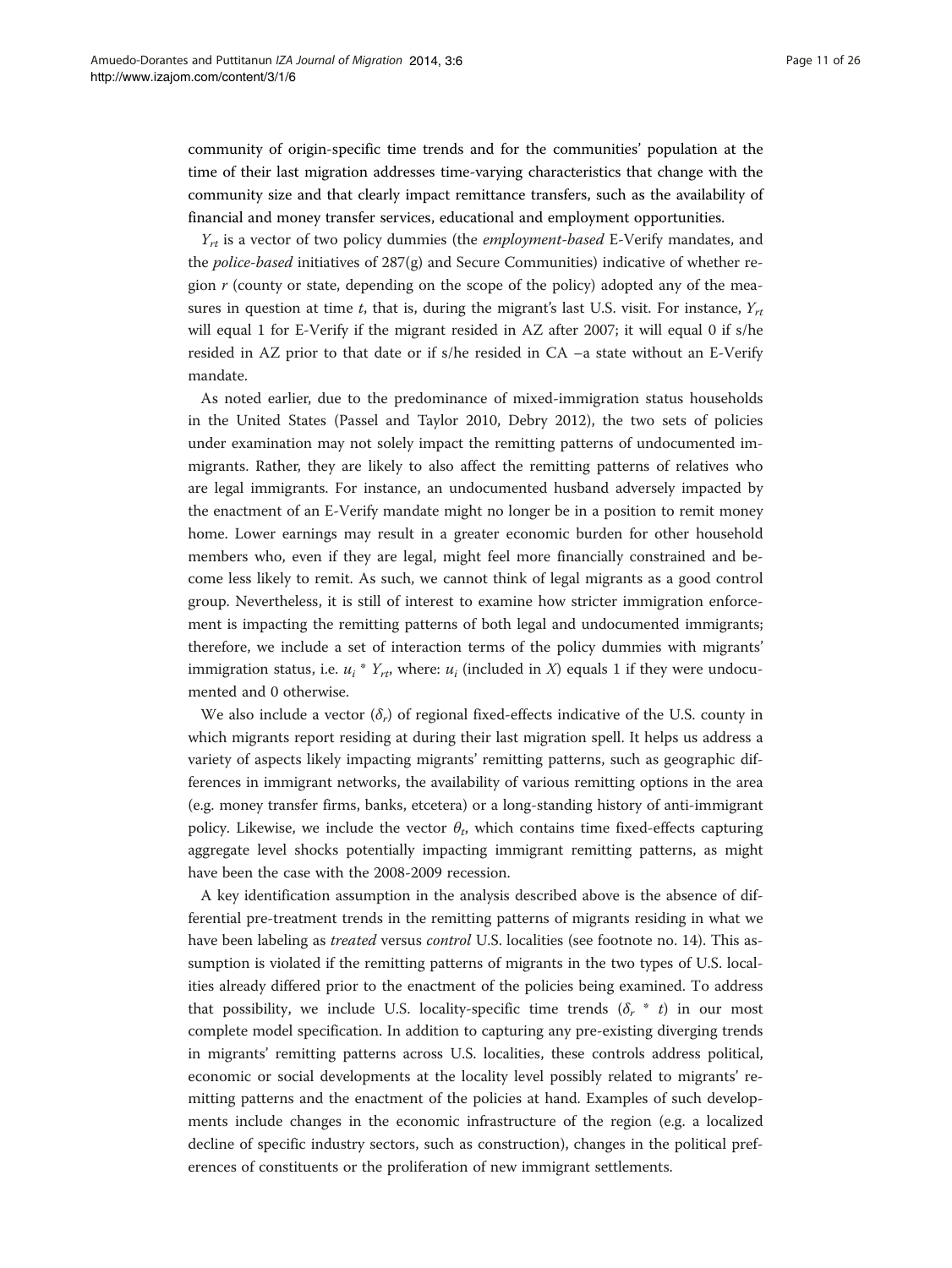Once the migrant decides to remit money home, s/he has to choose how much money to send, as described by the following equation:

Remittance level:

$$
[R_{irt}|D_{irt}^*] = \alpha_2 + X_{irt}\beta_2 + Y_{irt}\gamma_2 + (u_i * Y_{irt})\phi_2 + \delta_r + \theta_t + \delta_r * t + v_{irt}, where : v_{irt} \sim N(\mu, \sigma^2 I)
$$
\n
$$
\tag{5}
$$

where  $R_{irt}$  represents the dollar amount sent home by those remitting. Therefore, the vector  $R_{int}$  is a continuous non-negative random variable bounded at zero.

The conventional approach to estimating the two-equation model described above is a censored type model, such as the Tobit and its closely related variants –namely Tobit I or Tobit II. These models estimate a log-likelihood function consisting of two parts: (1) one that describes the decision to remit and utilizes all observations, and (2) a second one that models the amount remitted conditional on the observations not being censored. However, this approach has several drawbacks. First, the model relies on very strict assumptions, which include: the linearity, homoscedasticity and normality of the error term, for its validity. Otherwise, the usage of a Tobit model is highly inappropriate as it yields inconsistent estimators. We tested the appropriateness of the Tobit model in our case using the LM-statistic.<sup>18</sup> A rejection of the null suggests that the Tobit specification is unsuitable. Second, the model is restrictive in that it assumes that the same mechanism explains the decision to remit and the dollar amount ultimately remitted. This is an important modeling constraint that does not fit the reality. As an example, tougher immigration enforcement policies might restrict migrants' ability to earn and save money and, as a result, fewer migrants might remit money home. However, those in a position to remit might increase the dollar amount sent home for insurance purposes or to make up for lower remittance payments from undocumented family members in the United States. Third, the model is only applicable when zero values capture true censoring, which might not be the case here. The observed zeroes may very well represent the amount the migrant chooses to remit.

An alternative approach is to estimate a two-part model, such as a Heckman or double hurdle model. However, identification is likely to be a problem in those models. After all, it is hard to think of a variable that would credibly impact the decision to remit, but not the amount sent home. Hence, in order to avoid the imposition of noncredible assumptions about the data or functional forms, we estimate the two equations separately via simple ordinary least squares.<sup>19</sup> Standard errors are clustered at the U.S. county level –the finest geographic level at which immigration enforcement policies are implemented (Bertrand et al. [2004](#page-24-0)).

#### 6. Results

Does increased border enforcement impact the remitting behavior of immigrants? And, if so, does the impact differ with the migrant's legal status? Also, what can we conclude about the effect of *police-based* and *employment-based* immigration enforcement initiatives? Do both types of policies have similar impacts on migrant remittances? The figures in Tables [3](#page-12-0) and [4](#page-13-0) address these questions by displaying the estimated impacts that police-based measures, such as 287(g) agreements and Secure Communities, and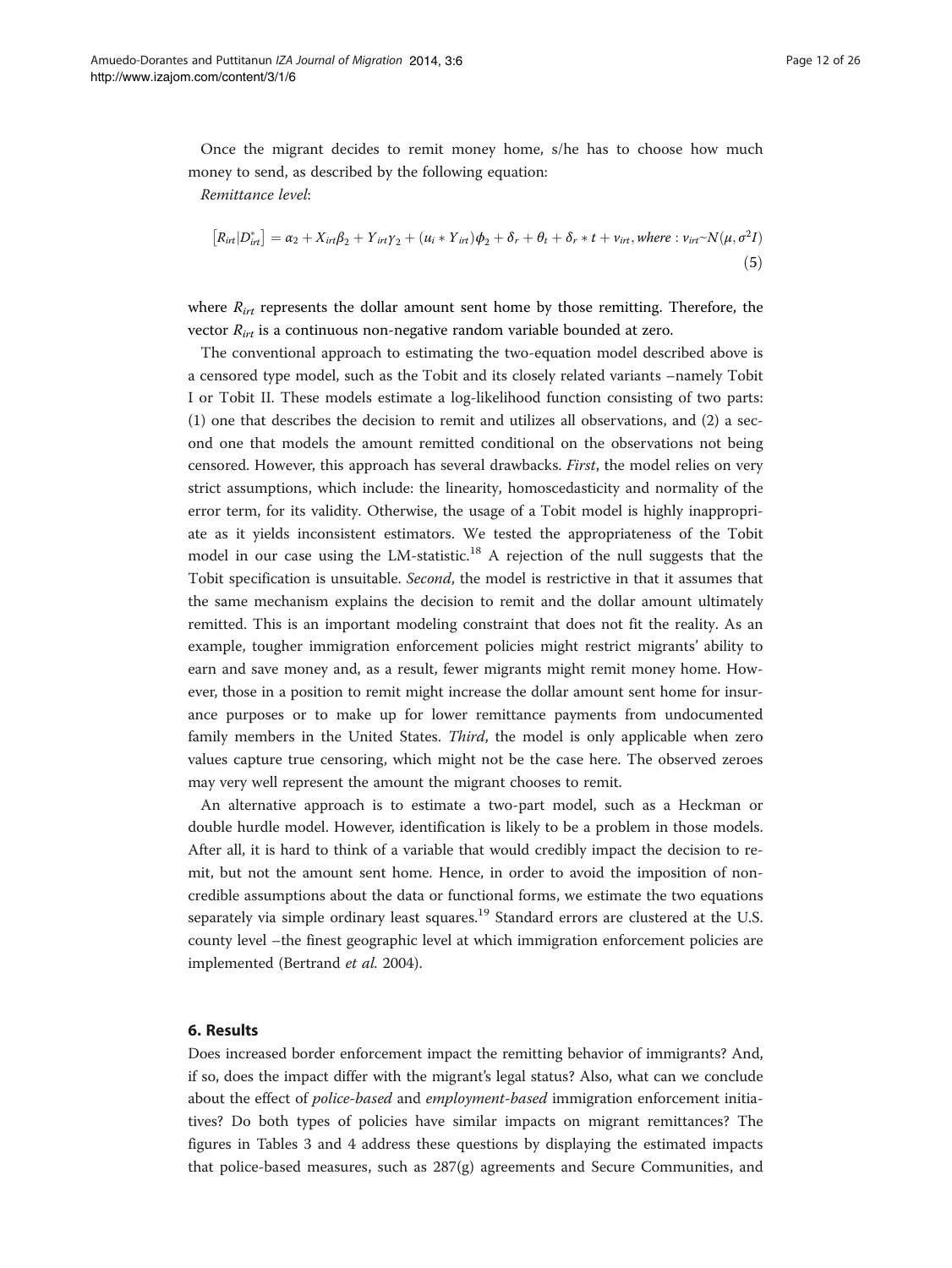| <b>Variables</b>                               | (1)                   | (2)                                                        | (3)                                                            |
|------------------------------------------------|-----------------------|------------------------------------------------------------|----------------------------------------------------------------|
|                                                | <b>Baseline model</b> | Added controls,<br>plus regional and<br>time fixed-effects | Specification (2) plus<br>U.S. location-specific<br>time trend |
| 287(g) agreements & secure communities         | $-0.260***$           | $-0.298***$                                                | $-0.260***$                                                    |
|                                                | (0.098)               | (0.085)                                                    | (0.088)                                                        |
| E-Verify mandates                              | $0.355***$            | 0.021                                                      | 0.022                                                          |
|                                                | (0.028)               | (0.034)                                                    | (0.037)                                                        |
| Undocumented                                   | $0.112***$            | $0.051**$                                                  | $0.052***$                                                     |
|                                                | (0.016)               | (0.020)                                                    | (0.020)                                                        |
| Undocumented*287(g) & secure comm.             | $0.371***$            | $0.284***$                                                 | $0.251***$                                                     |
|                                                | (0.105)               | (0.090)                                                    | (0.098)                                                        |
| Undocumented*E-Verify                          | $-0.420***$           | $-0.202**$                                                 | $-0.181**$                                                     |
|                                                | (0.088)               | (0.100)                                                    | (0.090)                                                        |
| Male                                           |                       | $0.161***$                                                 | $0.154***$                                                     |
|                                                |                       | (0.037)                                                    | (0.036)                                                        |
| Age at last U.S. trip                          |                       | $0.009***$                                                 | $0.009***$                                                     |
|                                                |                       | (0.003)                                                    | (0.003)                                                        |
| Age at last U.S. trip squared                  |                       | $-9.71e-05***$                                             | $-9.67e-05***$                                                 |
|                                                |                       | $(3.24e-05)$                                               | $(3.18e-05)$                                                   |
| Married during last U.S. trip                  |                       | 0.008                                                      | 0.012                                                          |
|                                                |                       | (0.038)                                                    | (0.037)                                                        |
| Years of schooling                             |                       | $-0.006***$                                                | $-0.006***$                                                    |
|                                                |                       | (0.002)                                                    | (0.002)                                                        |
| Speaks english well                            |                       | 0.028                                                      | 0.028                                                          |
|                                                |                       | (0.027)                                                    | (0.027)                                                        |
| Monthly earnings in the U.S.                   |                       | $-2.91e-06$                                                | $-2.33e-06$                                                    |
|                                                |                       | $(4.68e-06)$                                               | $(4.75e-06)$                                                   |
| Length of Last U.S. Trip                       |                       | $-0.002***$                                                | $-0.002***$                                                    |
|                                                |                       | $(3.18e-04)$                                               | $(3.25e-04)$                                                   |
| Length of last U.S. trip squared               |                       | 4.12e-06***                                                | 3.99e-06***                                                    |
|                                                |                       | $(1.11e-06)$                                               | $(1.17e-06)$                                                   |
| Lived with relatives or community members      |                       | $0.045*$                                                   | $0.041*$                                                       |
|                                                |                       | (0.032)                                                    | (0.031)                                                        |
| Participated in sports or social organizations |                       | $-0.078***$                                                | $-0.073***$                                                    |
|                                                |                       | (0.029)                                                    | (0.028)                                                        |
| Communal population                            |                       | $-3.76e-08$                                                | $-3.97e-08$                                                    |
|                                                |                       | $(7.22e-08)$                                               | $(7.26e-08)$                                                   |
| Municipal population                           |                       | $1.13e-07*$                                                | 6.71e-08                                                       |
|                                                |                       | $(7.43e-08)$                                               | $(7.75e-08)$                                                   |
| Observations                                   | 6,703                 | 6,703                                                      | 6,703                                                          |
| R-squared                                      | 0.020                 | 0.183                                                      | 0.194                                                          |

### <span id="page-12-0"></span>Table 3 Likelihood of remitting money home

Notes: All models include a constant term. In addition to the shown regressors, specification (2) contains fixed-effects for the last year in the U.S. and community of origin in Mexico, as well as community of origin time trends. Finally, specification (3) adds U.S. location-specific time trends to the regressors included in specification (2). Standard errors (in parentheses) are clustered at the U.S. county level. \*\*\*, \*\*, \*denote 1%, 5%, and 10% significance levels at the corresponding one-tail and two-tail tests.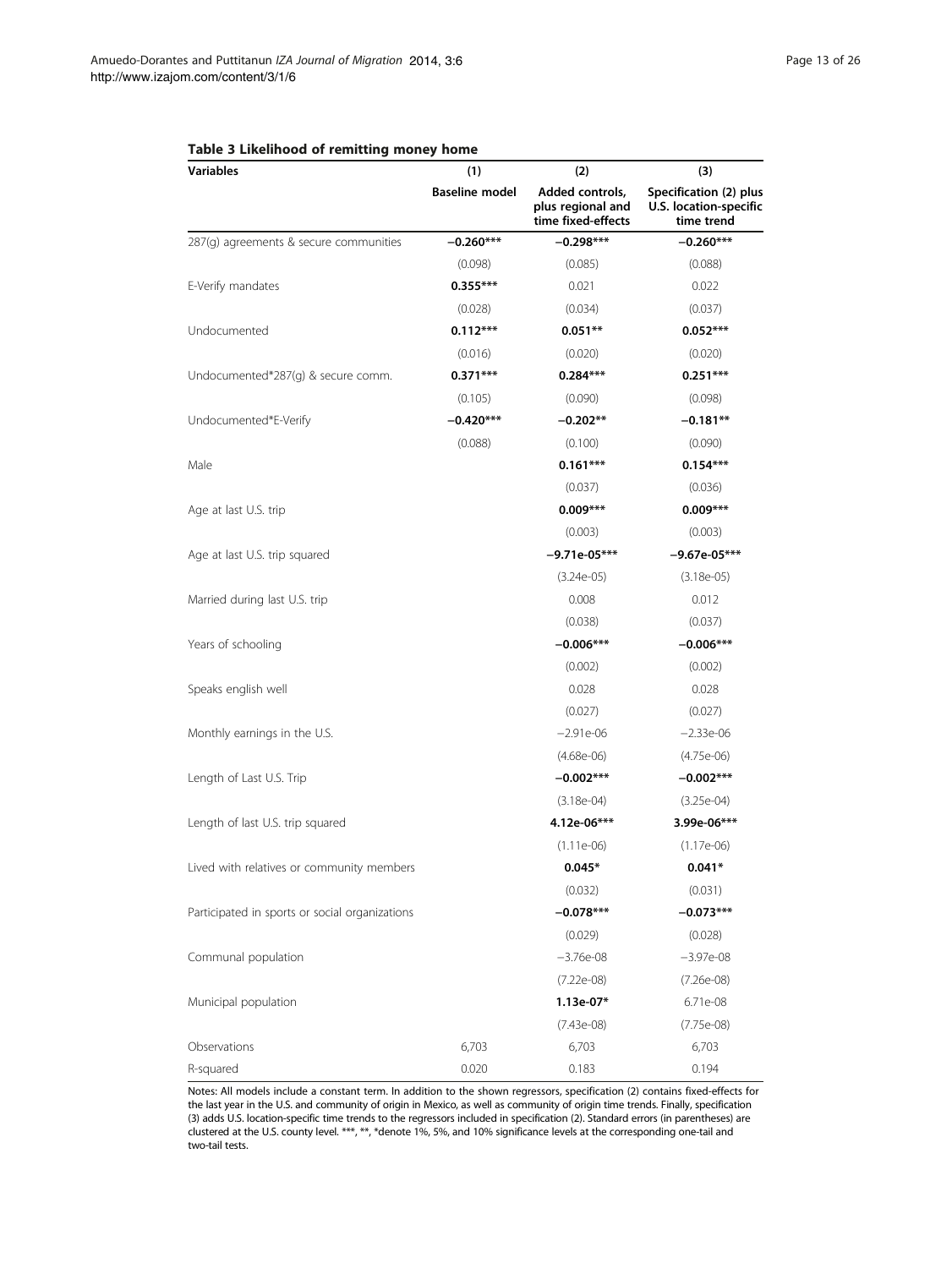| <b>Variables</b>                               | (1)                   | (2)                                                        | (3)                                                            |
|------------------------------------------------|-----------------------|------------------------------------------------------------|----------------------------------------------------------------|
|                                                | <b>Baseline model</b> | Added controls,<br>plus regional and<br>time fixed-effects | Specification (2) plus<br>U.S. location-specific<br>time trend |
| 287(g) agreements & secure communities         | 0.381                 | $0.607**$                                                  | $0.724***$                                                     |
|                                                | (0.302)               | (0.262)                                                    | (0.256)                                                        |
| E-Verify mandates                              | $-0.260*$             | 0.214                                                      | 0.140                                                          |
|                                                | (0.200)               | (0.177)                                                    | (0.238)                                                        |
| Undocumented                                   | $-0.102$              | $-0.026$                                                   | $-0.006$                                                       |
|                                                | (0.122)               | (0.052)                                                    | (0.050)                                                        |
| Undocumented*287(g) & secure comm.             | $-0.231$              | $-0.326*$                                                  | $-0.347*$                                                      |
|                                                | (0.317)               | (0.218)                                                    | (0.224)                                                        |
| Undocumented*E-Verify                          | $0.434*$              | $-0.249$                                                   | $-0.237$                                                       |
|                                                | (0.268)               | (0.285)                                                    | (0.299)                                                        |
| Male                                           |                       | $0.329***$                                                 | $0.327***$                                                     |
|                                                |                       | (0.117)                                                    | (0.121)                                                        |
| Age at last U.S. trip                          |                       | 0.006                                                      | 0.007                                                          |
|                                                |                       | (0.014)                                                    | (0.014)                                                        |
| Age at last U.S. trip squared                  |                       | $-1.22e-04$                                                | $-1.39e-04$                                                    |
|                                                |                       | $(1.71e-04)$                                               | $(1.69e-04)$                                                   |
| Married during last U.S. trip                  |                       | $0.149*$                                                   | $0.139*$                                                       |
|                                                |                       | (0.107)                                                    | (0.108)                                                        |
| Years of schooling                             |                       | $0.013***$                                                 | $0.013***$                                                     |
|                                                |                       | (0.004)                                                    | (0.004)                                                        |
| Speaks english well                            |                       | $-0.104**$                                                 | $-0.103**$                                                     |
|                                                |                       | (0.048)                                                    | (0.048)                                                        |
| Monthly earnings in the U.S.                   |                       | 2.68e-05                                                   | 3.19e-05*                                                      |
|                                                |                       | $(2.22e-05)$                                               | $(2.1e-05)$                                                    |
| Length of last U.S. trip                       |                       | 0.001                                                      | 0.001                                                          |
|                                                |                       | (0.001)                                                    | (0.001)                                                        |
| Length of last U.S. trip squared               |                       | 3.17e-06                                                   | 4.24e-06*                                                      |
|                                                |                       | $(3.26e-06)$                                               | $(2.85e-06)$                                                   |
| Lived with relatives or community members      |                       | $-0.003$                                                   | $-0.008$                                                       |
|                                                |                       | (0.074)                                                    | (0.073)                                                        |
| Participated in sports or social organizations |                       | $-0.146**$                                                 | $-0.138*$                                                      |
|                                                |                       | (0.081)                                                    | (0.080)                                                        |
| Communal population                            |                       | $-2.49e-07$                                                | $-2.06e-07$                                                    |
|                                                |                       | $(2.24e-07)$                                               | $(2.43e-07)$                                                   |
| Municipal population                           |                       | 1.25e-07                                                   | 2.39e-07                                                       |
|                                                |                       | $(3.71e-07)$                                               | $(3.72e-07)$                                                   |
| Observations                                   | 4,438                 | 4,438                                                      | 4,438                                                          |
| R-squared                                      | 0.004                 | 0.242                                                      | 0.268                                                          |

# <span id="page-13-0"></span>Table 4 Log of dollar amount remitted

Notes: The dependent variable is the logarithm of the dollar amount remitted in real terms. All models include a constant term. In addition to the shown regressors, specification (2) contains fixed-effects for the last year in the U.S. and community of origin in Mexico, as well as community of origin time trends. Finally, specification (3) adds U.S. locationspecific time trends to the regressors included in specification (2). Standard errors (in parentheses) are clustered at the U. S. county level. \*\*\*, \*\*, \*denote 1%, 5%, and 10% significance levels at the corresponding one-tail and two-tail tests.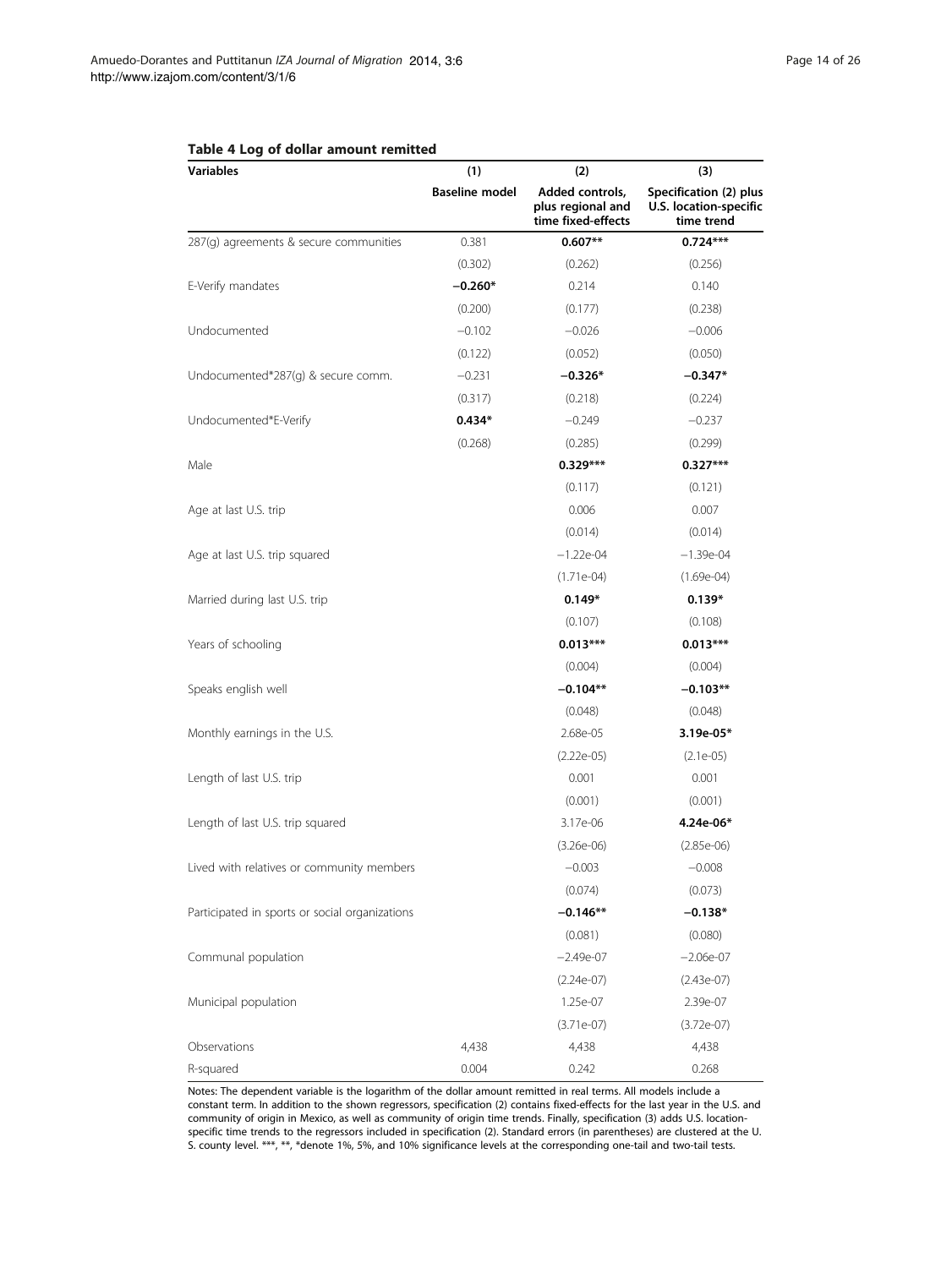E-Verify mandates have had on both the likelihood of sending money home of Mexican migrants in the United States and on the amount remitted by those choosing to do so. Column (1) shows the results from estimating a baseline specification that only includes a constant term along with the policy and undocumented immigration status dummies, plus their interaction terms. Column (2) expands our baseline specification by adding the demographic and migration-related characteristics included in Table [1](#page-7-0), as well as fixed effects for the community of origin, U.S. county of residence and last year in the United States. Additionally, the specification in column (2) contains community of origin-specific time trends. Finally, column (3) adds U.S. county-specific time trends to account for the possibility that distinct trends in migrant remitting patterns between treated and control U.S. localities already in place prior to the adoption of the policies might be driving our findings.

For brevity, we focus our discussion on the estimated coefficients in the last column – our most complete specification. Some of the findings from Table [3](#page-12-0) are expected, as is the greater propensity to remit exhibited by undocumented immigrants previously noted in the literature. Undocumented immigrants are 5.2 percentage points more likely to send money home than their legal counterparts. A closer look at the impact of the two types of immigration enforcement policies on migrants' remitting patterns reveals a couple of findings worth discussing. First, employment-based immigration enforcement measures (i.e. E-Verify mandates) significantly lower undocumented migrants' propensity to remit by 18 percentage points. Perhaps, employment restrictions curtail undocumented immigrants' earning and remitting capabilities. Since undocumented immigrants account for approximately 64 percent of our sample, E-Verify mandates effectively reduce the remitting likelihood of Mexican migrants by 9.4 percentage points.<sup>20</sup>

Second, unlike E-Verify mandates, police-based immigration enforcement measures (i.e. 287(g) agreements and Secure Communities) raise undocumented migrants' propensity to remit by 25 percentages points. This is likely to occur if, in the midst of increased uncertainty surrounding their migration experience, undocumented migrants decide in larger numbers to start remitting money home as an insurance mechanism. Furthermore, in contrast to E-Verify mandates, police-based initiatives appear to significantly alter the remitting likelihood of legal migrants, who become 26 percentage points less likely to send money home. Perhaps, the deportation of undocumented family members that results from the adoption of 287(g) agreements and Secure Communities –an unlikely outcome of E-Verify, raises the financial burden of legal family members in the United States and hinders their ability to remit. Taken altogether, 287(g) agreements and Secure Communities lower Mexican migrants' remitting likelihood by 9.9 percentage points.<sup>21</sup>

Overall, then, the two sets of initiatives –police-based and employment-based immigration enforcement measures– reduce the remitting likelihood of Mexican migrants by approximately 19 percentage points (thus lowering the share of remitters from 66 percent to 47 percent). However, how are the two sets of policies impacting the dollar amount sent home by remitters? While fewer migrants might find themselves in a position to send money home, those able to do so might choose to remit larger amounts to make up for lower remittance flows from undocumented household members in the United States or to assist deported relatives back home.

To assess whether that is the case, we turn to the figures in Table [4.](#page-13-0) E-Verify mandates do not appear to have a statistically significant impact on the dollar amount sent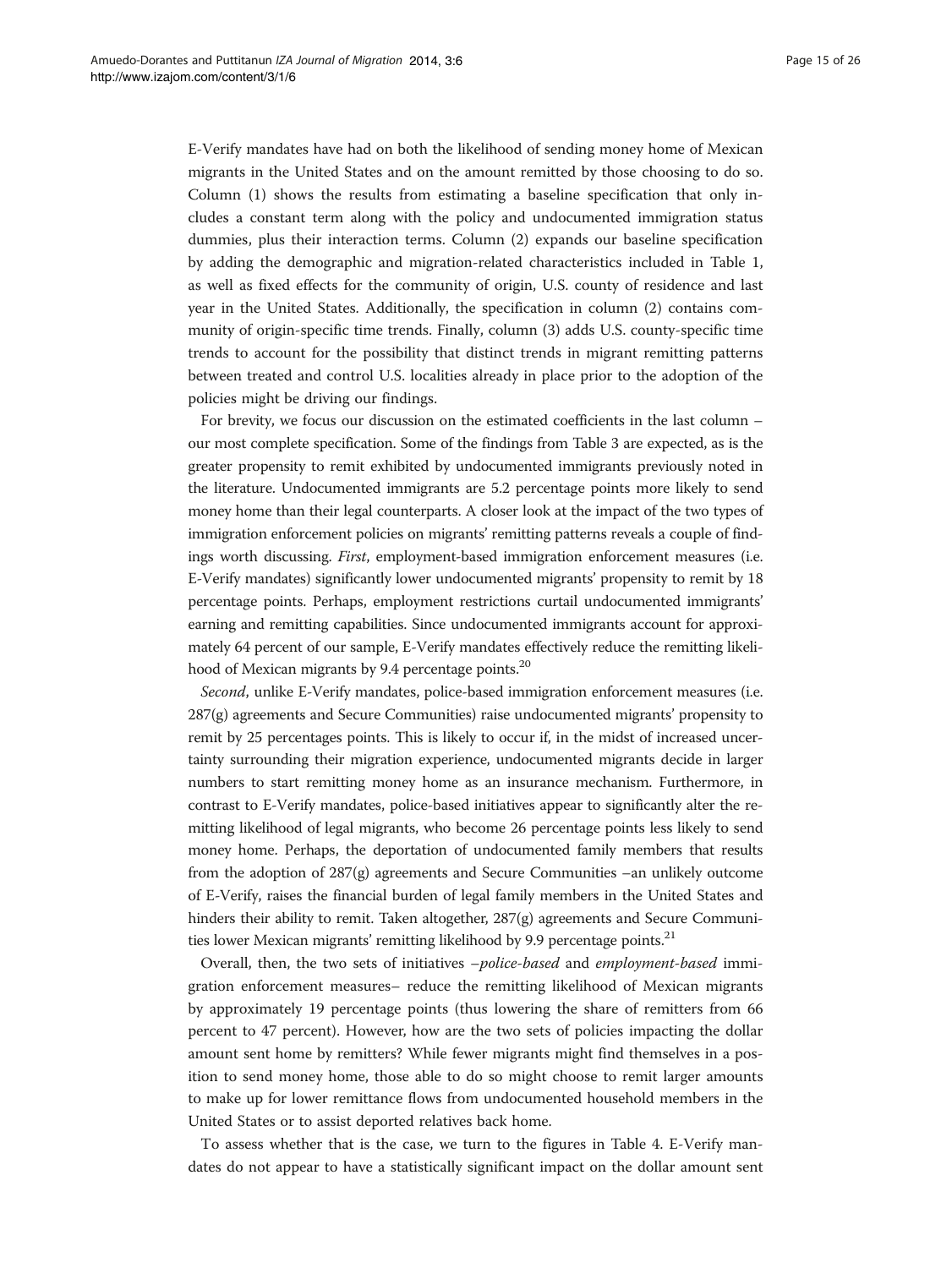home by remitters, regardless of their legal status. However, police-based initiatives do. Specifically, undocumented migrants reduce their remittance outflows by 34.7 percent following the implementation of tougher enforcement. Perhaps, increased policeenforcement induces undocumented migrants to go 'into the shadows' in an effort to avoid apprehension –a move that could imply restricted driving, employment and, in turn, earning and remitting capabilities. In contrast to their undocumented counterparts, legal migrants respond to the adoption of police-based initiatives by increasing their remittance outflows by as much as 72.4 percent. Maybe, as hypothesized earlier, legal migrants in a position to send money home remit larger amounts to support deported family members back in Mexico, to ensure themselves against what appears to be an increasingly more hostile environment in the United States, or to build up some savings with the purpose of going back to their home country in the future to join their relatives. Regardless of their motives, tougher immigration enforcement increases the average dollar amount sent home per Mexican remitter by 50 percent, $^{22}$  raising their average monthly remittance payments from \$332/month to \$498/month. While this might seem a large amount, it is worth keeping in mind that this is the increase among remitters. Overall, however, the average dollar amount remitted per Mexican migrant rises by roughly \$20 following the adoption of tougher immigration enforcement policies.<sup>23</sup>

Summarizing, increased immigration enforcement impacts migrants' remitting patterns by curtailing their propensity to send money home. However, those continuing to remit money home, increase the dollar amount sent. Perhaps, they do so as an insurance mechanism in light of the increasingly hostile environment in the United States. Alternatively, remitters might increase the dollar amount sent home for altruistic reasons, such as to help deported family members and other relatives back home. Regardless of their motives, these policies overall raise the average dollar amount remitted by migrants –reassuring us about the resilience of these money flows.

Finally, it is comforting to find that the figures in Tables [3](#page-12-0) and [4](#page-13-0) confirm well-known findings in the literature, such as the fact that men are more likely to remit and remit larger sums than women. This is often the result when men are the main breadwinners in their Mexican households. The remitting likelihood also rises with the migrant's age, although at a decreasing rate. Additionally, we find evidence that more educated migrants are less likely to remit money home than their less educated counterparts. However, they are able to remit somewhat larger amounts when they do so, possibly due to their better employment and earnings outcomes in the United States. Indeed, higher monthly earnings are positively linked to larger remittance flows. To conclude, there is some evidence of how immigrants remit less as they become increasingly assimilated to the United States, perhaps form new families and assume new responsibilities in the host country. For instance, migrants' propensity to remit declines with the length of their migration spell at an increasing rate. Similarly, English proficient migrants and those engaged in social organizations –often byproduct of longer migration experiences and greater assimilation, are less likely to remit and remit less if they send money to their families in Mexico.

#### 7. Summary and conclusions

Remittances are, undoubtedly, a major source of income for many migrant sending economies around the world. They are used for a multitude of purposes, from financing food, housing, education and health related expenses of family members back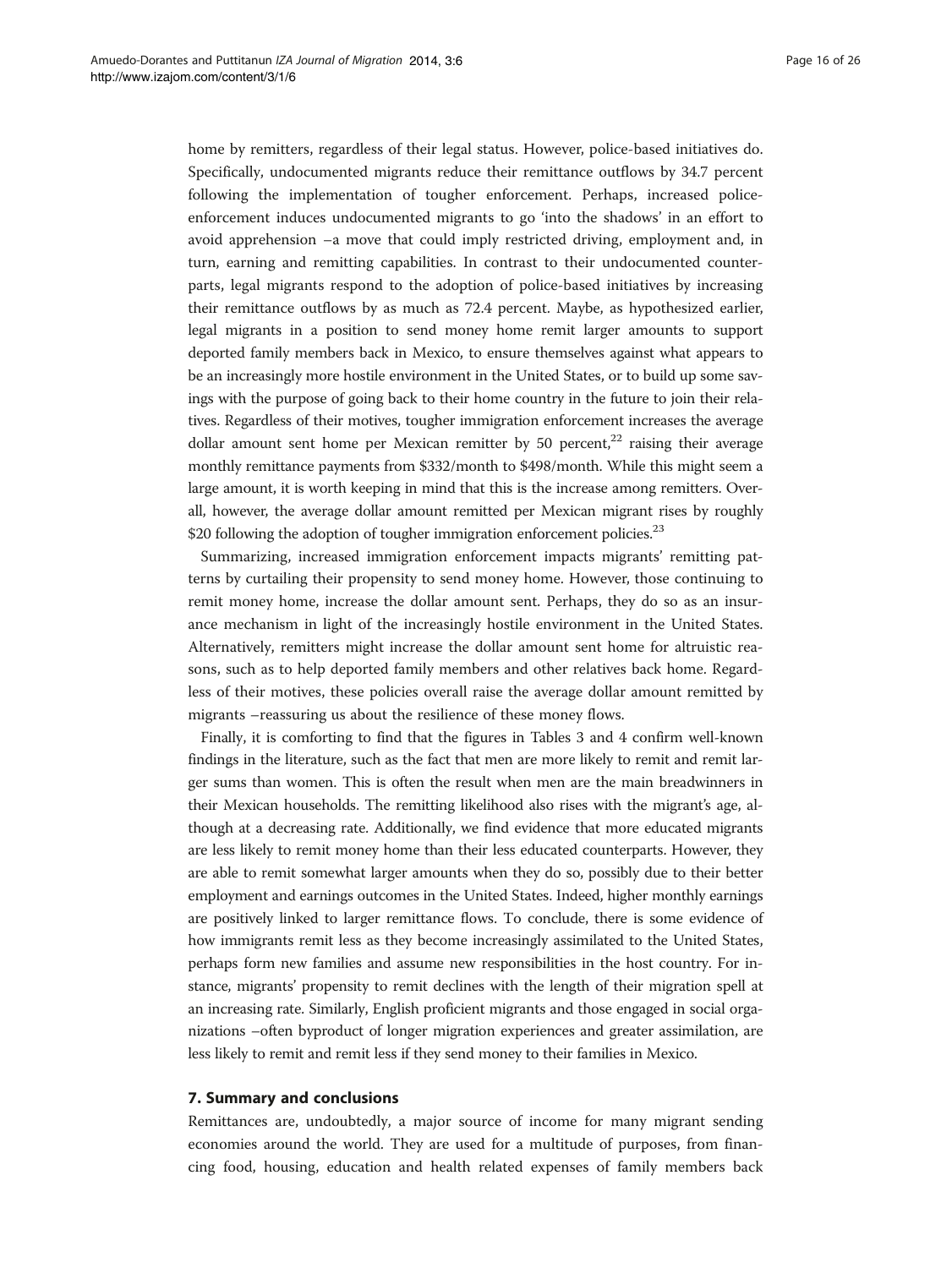home, to saving for a rainy day or to invest with the purpose of earning an economic return, just to cite a few. While known for their resilience, these flows are likely to be affected by host countries' immigration policies that impact migrants' employment and earnings opportunities, as well as their likelihood of being apprehended and deported.

In this paper, we use data on Mexican migrants from the Mexican Migration Project to examine how immigration enforcement policies implemented by the Department of Homeland Security and by states after 9/11 are impacting migrants' remitting patterns. Specifically, we pay attention to two different sets of policies –one primarily targeting the employment of unauthorized immigrants, as is the case with E-Verify mandates, and the other one more broadly focused on police enforcement, as is the case with 287 (g) agreements and its successor: Secure Communities. In addition to their focus, these policies differ with regards to their implementation levels. While E-Verify mandates are state-level initiatives, the vast majority of 287(g) agreements are signed at the county level –the same level at which the adherence to Secure Communities took place– with the federal government, i.e. Immigration Customs and Enforcement (ICE).

We find that increased immigration enforcement impacts migrants' remitting patterns by severely restricting the share of undocumented immigrants sending money home. However, not all policies are created equal. What we refer to as police-based initiatives, i.e. 287(g) agreements and Secure Communities, induce undocumented immigrants to start remitting money home, possibly as an insurance mechanism. However, they significantly curtail legal migrants' remitting likelihood, conceivably through the greater financial responsibilities they now face following the deportation of family members in mixed-status households. In contrast, E-Verify mandates, possibly through their restrictions on undocumented migrants' employment options, lower their propensity to remit money home, but have no statistically significant impact on the remitting likelihood of legal migrants. Overall, the two sets of policies curtail the propensity to remit of Mexican migrants by approximately 19 percentage points.

We also find that remitters generally increase their money outflows following the adoption of increased immigration enforcement. Specifically, although police-based initiatives significantly lower the remittance outflows from undocumented migrants, they induce legal migrants to increase their remittance payments. Why? Perhaps legal migrants try to make up for their undocumented family members' restricted ability to send money home. Alternatively, they might be supporting deported family members back in Mexico, ensuring themselves against what appears to be an increasingly more hostile environment in the United States, or building up some savings with the purpose of going back to their home country in the future. Regardless of their motives, the dollar amount sent by remitters rises and, albeit the lower share of migrants remitting home, tougher immigration enforcement raises the average dollar amount remitted per Mexican migrant increases by roughly \$20/month.

The fact that remittances increase with the implementation of stricter immigration policies means that, in the midst of increased uncertainty about their migration experience or that of their undocumented family members, legal migrants boost their money outflows so as to offset any reductions in remittance flows stemming from undocumented immigrants' restricted ability to work and save. This response safeguards remittances as one of the least volatile sources of income in the developing world.

We believe these findings are of great importance given the currently debated comprehensive immigration reform proposal, which includes significant increases in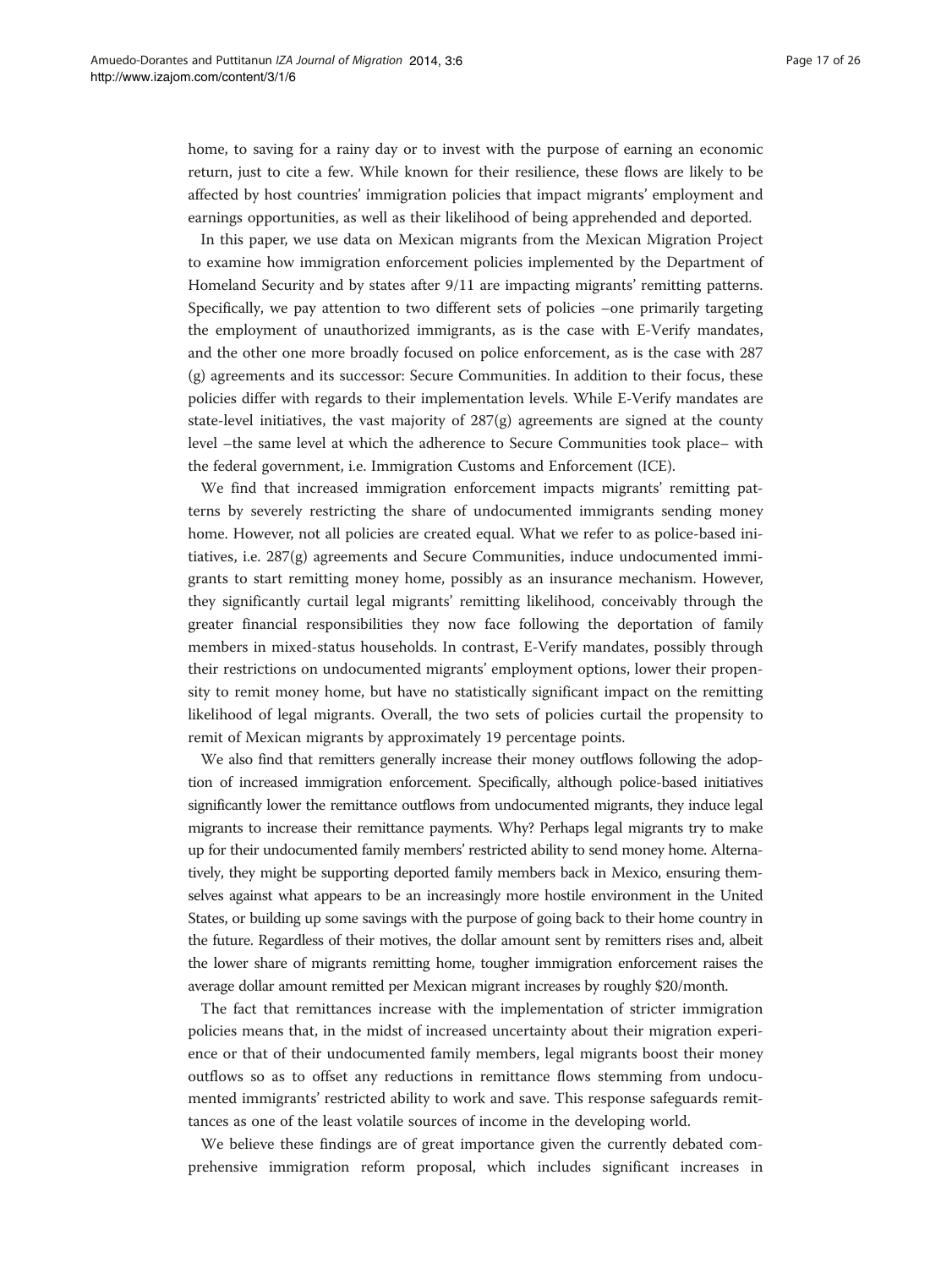immigration enforcement and the expansion of E-Verify nationwide. Nevertheless, the existing proposal also attempts the implementation of a generalized amnesty –a policy that could lower remittances as the motive for self- or family-provided insurance disappears (Amuedo-Dorantes and Mazzolari [2010\)](#page-24-0). Therefore, further research on what the combined impact of the various policy components of the proposed comprehensive immigration reform might be on these vital money flows is crucial in order to forecast their impact and assist in the drafting of viable development policies for migrant-sending countries.

# Endnotes

<sup>1</sup>The likelihood of migrating illegally from Mexico to the United States rises when there are other family members already residing in the country, many of whom might be legal (Massey et al. [2002\)](#page-24-0).

 $2$ For instance, Cortés [\(2008\)](#page-24-0) shows that the low-skilled immigration wave of the 1980-2000 resulted in an important reduction in the price of an agglomerate of nontraded goods and services by a city average of 9-11 percent.

 $3$ Another state-level initiative we tried examining was omnibus immigration bills. Starting with Arizona's SB1070 in 2010, six states have enacted omnibus immigration legislation, including Alabama (HB56), Georgia (HB87), Indiana (SB590), South Carolina (S20) and Utah (Utah's package – H116, H466, H469 and H497) in 2011. Their laws address a variety of topics, from immigration enforcement by local and state police to verification for employment and public benefits. In some instances, they have gone even further, such as requiring schools to verify students' immigration status. Unfortunately, due to the recent nature of these laws, we are unable to properly examine their impact with our data.

<sup>4</sup>See Table 5 in the [Appendix](#page-19-0) for a listing of the states with E-Verify mandates, as well as the mandates' enactment dates and scope.

5 Visit: [http://www.uscis.gov/portal/site/uscis/menuitem.eb1d4c2a3e5b9ac89243c6a75](http://www.uscis.gov/portal/site/uscis/menuitem.eb1d4c2a3e5b9ac89243c6a7543f6d1a/?vgnextoid=e94888e60a405110VgnVCM1000004718190aRCRD&vgnextchannel=e94888e60a405110VgnVCM1000004718190aRCRD) [43f6d1a/?vgnextoid=e94888e60a405110VgnVCM1000004718190aRCRD&vgnextchannel=](http://www.uscis.gov/portal/site/uscis/menuitem.eb1d4c2a3e5b9ac89243c6a7543f6d1a/?vgnextoid=e94888e60a405110VgnVCM1000004718190aRCRD&vgnextchannel=e94888e60a405110VgnVCM1000004718190aRCRD) [e94888e60a405110VgnVCM1000004718190aRCRD](http://www.uscis.gov/portal/site/uscis/menuitem.eb1d4c2a3e5b9ac89243c6a7543f6d1a/?vgnextoid=e94888e60a405110VgnVCM1000004718190aRCRD&vgnextchannel=e94888e60a405110VgnVCM1000004718190aRCRD).

<sup>6</sup>The three types refer to:

- Task force model that permits local and state officers to question and arrest suspected noncitizens during routine law enforcement operations.
- *Jail enforcement* model, which enables local officers to question detained individuals about their immigration status.
- *Hybrid* models, which allow jurisdictions to participate in both types of programs. The various types of programs can be implemented using a "targeted" or a "universal" model. When implementing the program as a targeted model, local and state officers focus on identifying serious criminal offenders, whereas the universal model implementation focuses on processing as many undocumented immigrants as possible.

<sup>7</sup>United States v. Maricopa County, case number 2:12-cv-00981-LOA, filed May 10, 2012, available at: [www.justice.gov/iso/opa/resources/46420125101544060757.pdf](http://www.justice.gov/iso/opa/resources/46420125101544060757.pdf); DHS, FY 2013 Budget in Brief, 16.

<sup>8</sup>ICE distinguishes between criminals in Priority 1, 2 and 3 based on the charge for which they were arrested and their criminal history. Priority 1 being individuals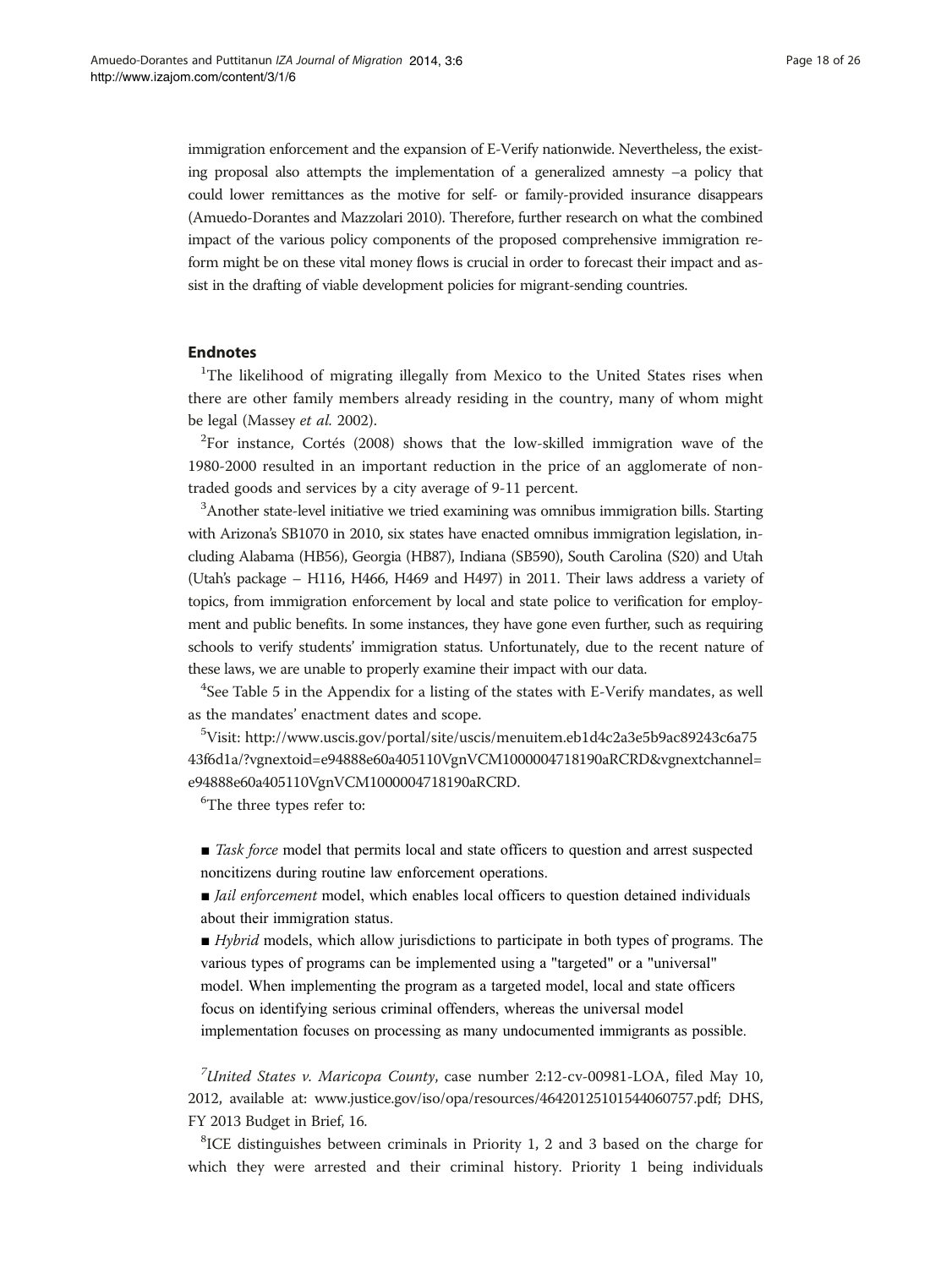convicted of an aggravated felony or multiple felonies, Priority 2 those with one felony or three misdemeanors, and Priority 3 those with at least one misdemeanor.

<sup>9</sup>We are implicitly assuming that the vast majority of migrants impacted by these policies do not relocate to other counties or states. They either stay in their original location or, if apprehended, they are deported to Mexico. In both instances, their incomes fall to  $Y_L$ . There is emerging empirical evidence suggesting that, indeed, that is most commonly the case (Amuedo-Dorantes and Lozano [2013](#page-24-0), Watson [2013](#page-25-0)) in light of the large number of deportations in the past years –averaging approximately 400,000/year. Nevertheless, we also experiment with a theoretical extension that allows for the possibility that migrants relocate to another U.S. locality not adopting tougher immigration measures and, as such, are not adversely impacted by the policy. Comparative statics are displayed in [Appendix C.](#page-22-0) Our main predictions remain unchanged.

 $10P$  Please refer to the appendix for the derivation of these conditions.

<sup>11</sup>Each household (and its members) is only interviewed once. Respondents are not followed over time.

 $12$ For more detailed information on the survey design, please visit: [http://mmp.opr.](http://mmp.opr.princeton.edu/databases/dataoverview-en.aspx) [princeton.edu/databases/dataoverview-en.aspx](http://mmp.opr.princeton.edu/databases/dataoverview-en.aspx).

 $13$ For the purpose of the analysis, we label as *treated* those U.S. localities adopting one of the policy measures being examined at some point in time, whereas control localities are those that do not.

 $14$ Because of the limited number of women in the MMP, dropping them from our sample does not significantly alter our main findings. These results are available from the authors.

<sup>15</sup>Earnings and remittance data are deflated using the consumer price index from the Bureau of Labor Statistics website ([http://www.bls.gov/cpi/\)](http://www.bls.gov/cpi/).

<sup>16</sup> [http://www.ice.gov/news/library/factsheets/287g.htm.](http://www.ice.gov/news/library/factsheets/287g.htm)

 $17$ We also experiment with dropping those observations corresponding to migrants whose last year in the United States coincides with the enactment year of the policy. Results (available from the authors) prove robust to that alternative definition of the policy variables.

 $18$ Our LM statistics is 1768.4, which is above 1 percent critical value of 29.92 by a large margin.

<sup>19</sup>The least squares estimators are unbiased and consistent even when the assumptions of linearity, homoscedasticity and normality of the error term are violated.

<sup>20</sup>While legal migrants' propensity to remit does not appear to significantly change with the enactment of E-Verify mandates, the coefficients gauging the impact of E-Verify mandates on legal and undocumented immigrants are jointly significant. As such, the overall impact of E-Verify mandates on the likelihood of sending money home by Mexican migrants is given by:  $(0.022 - 0.181)$ \*share of undocumented) = 0.022- $0.181*0.64 = -0.094.$ 

<sup>21</sup>The overall impact of  $287(g)$  agreements and Secure Communities on the likelihood of sending money home by migrants is given by:  $(-0.26 + 0.251)$ \*share of undocumented) =  $-0.26 + 0.251*0.64 = -0.099$ .

 $22$ The police-based initiatives, such as  $287(g)$  agreements and Secure Communities, increase the dollar amount remitted by Mexican migrants by 50 percent [(0.724- 0.347\*0.64)\*100] or an increase of \$166.

 $^{23}$ Before the adoption of these policies, 64.5 percent of migrants remitted an average of \$331/month. Hence, on average, the dollar amount remitted per migrant was: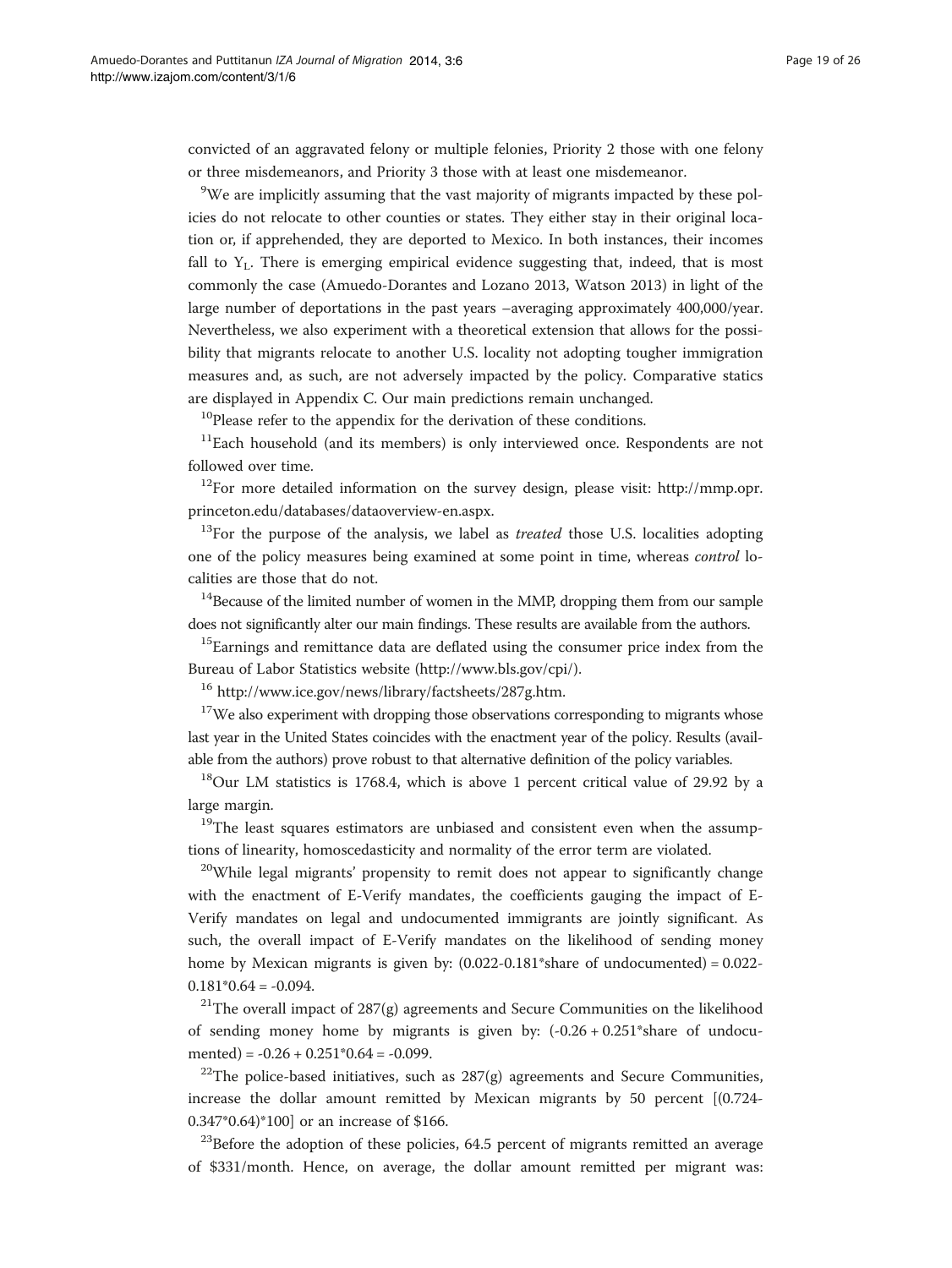<span id="page-19-0"></span>(0.645\*\$331) = \$214/month. Following the adoption of the aforementioned policies, the share of remitters drops to 47 percent, whereas the average dollar amount remitted home by those sending money to their families increases by \$166/month to approximately \$498/month. Hence, on average, the dollar amount remitted per migrant increases to  $$234/month = (0.47*$498).$ 

# Appendix A

| <b>Table 5 E-verify mandates</b> |                 |             |                                                                                                         |
|----------------------------------|-----------------|-------------|---------------------------------------------------------------------------------------------------------|
| <b>STATE</b>                     | <b>MEASURE</b>  | <b>YEAR</b> | <b>APPLIES TO</b>                                                                                       |
| Colorado                         | HB 1343         | 2006        | State contractors                                                                                       |
| Arizona                          | HB 2779         | 2007        | employers, public and private                                                                           |
| Oklahoma                         | HB 1804         | 2007        | Public employers, state contractors and subcontractors                                                  |
| <b>Mississippi</b>               | SB 2988         | 2008        | employers, public and private                                                                           |
| <b>Missouri</b>                  | HB 1549         | 2008        | Public employers, state contractors and subcontractors                                                  |
| Idaho                            | Executive order | 2009        | State agencies                                                                                          |
| Nebraska                         | LB 403          | 2009        | Public employers, public contractors                                                                    |
| Alabama                          | HB 56           | 2011        | Employers, public and private                                                                           |
| Florida                          | Executive order | 2011        | State agencies, state contractors and subcontractors                                                    |
| Indiana                          | SB 590          | 2011        | State agencies, state contractors                                                                       |
| Louisiana                        | HB 342, HB 646  | 2011        | All employers (employers may look at photo IDs instead)                                                 |
| Minnesota                        | Law 11-3590     | 2011        | State contractors and subcontractors with contracts over<br>\$50,000                                    |
| <b>Tennessee</b>                 | HB 1378         | 2011        | Public employers and private employers with 6+ workers<br>(driver's licenses OK)                        |
| Pennsylvania                     | SB 637          | 2012        | Contractors and subcontractors on public works projects<br>(construction)                               |
| Georgia                          | SB 529/HB 87    | 2006/2011   | Public employers and private employers with more than<br>ten workers                                    |
| <b>North Carolina</b>            | SB 1523/HB 36   | 2006/2011   | State agencies, private employers with more than<br>24 workers                                          |
| Utah                             | SB 81/HB 116    | 2008/2010   | Public employers, state contractors and subcontractors,<br>private employers with more than 14 workers  |
| <b>South Carolina</b>            | HB 4400/SB 20   | 2008/2011   | Employers, public and private                                                                           |
| Virginia                         | HB 737/HB 1859  | 2010/2011   | State agencies, public contractors and subcontractors with<br>50+ employees and contracts over \$50,000 |

Source: <http://www.immigrationworksusa.org/index.php?p=110>

# Table 6 287(g) agreements

| <b>State</b> | Department                        | Year      | <b>Enforcement Type</b> |
|--------------|-----------------------------------|-----------|-------------------------|
| Alabama      | Dept of Public Safety             | 2003/2012 | <b>Task Force</b>       |
|              | Etowah County Sheriff Office      | 2008      | Jail Enforcement        |
| Arizona      | Dept of Corrections               | 2005      | Jail Enforcement        |
|              | Maricopa County                   | 2008      | Hybrid                  |
|              | City of Mesa Police Department    | 2009      | Jail Enforcement        |
|              | City of Phoenix Police Department | 2008/2012 | Jail/Task Force         |
|              | Florence Police Department        | 2009      | Jail/Task Force         |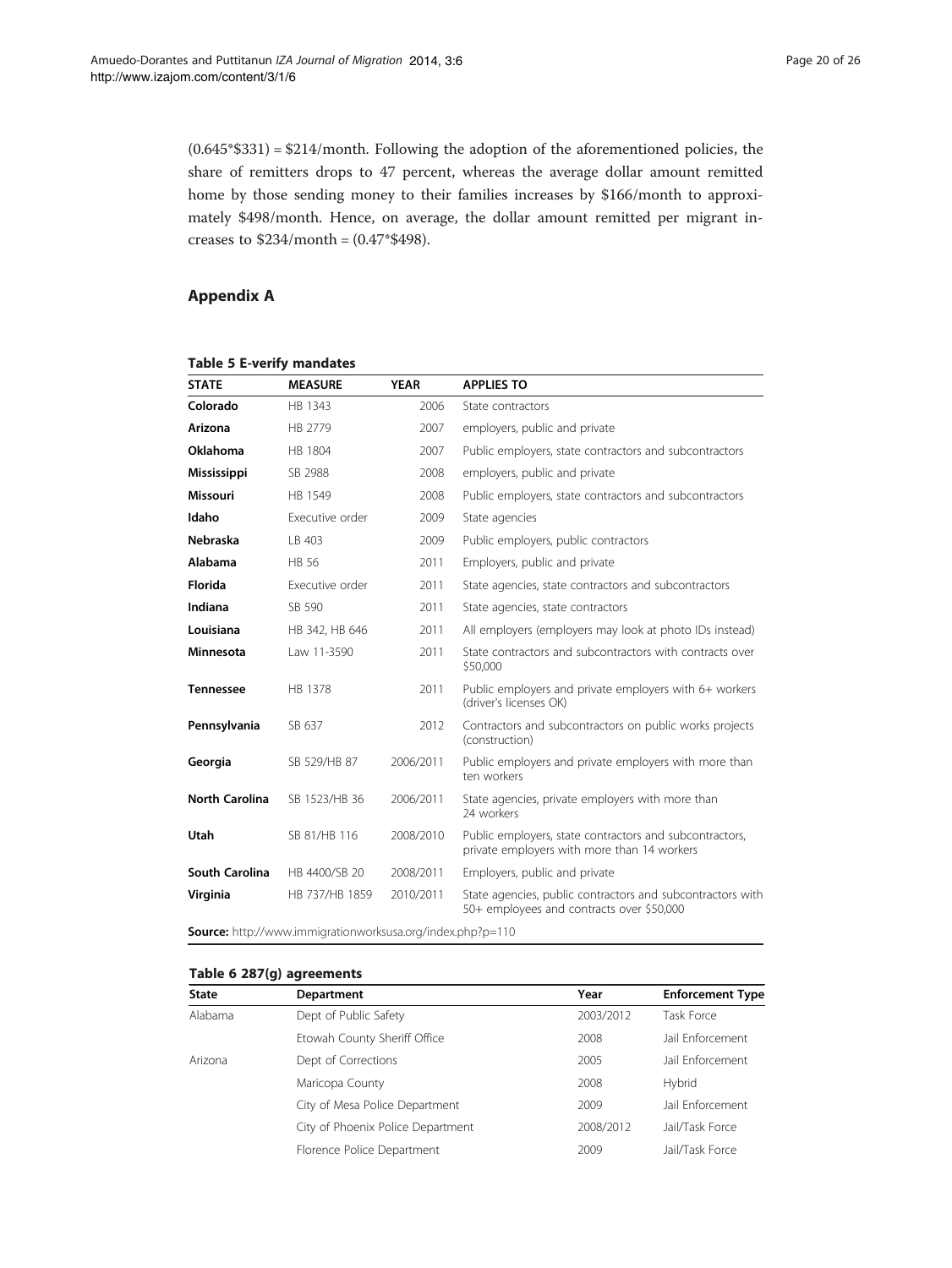# Table 6 287(g) agreements (Continued)

|                | Pinal County Sheriff's Office            | 2008      | Jail Enforcement  |
|----------------|------------------------------------------|-----------|-------------------|
|                | Pima County Sheriff's Office             | 2008      | Jail/Task Force   |
|                | Yavapai County Sheriff's Office          | 2008      | Jail Enforcement  |
|                | Dept of Public Safety                    | 2007      | Jail/Task Force   |
| Arkansas       | Benton County Sheriff's Office           | 2007      | Jail Enforcement  |
|                | City of Springdale Police Department     | 2007      | <b>Task Force</b> |
|                | Rogers Police Department                 | 2007      | <b>Task Force</b> |
|                | Washington County Sheriff's Office       | 2007      | Jail Enforcement  |
| Colorado       | Dept of Public Safety                    | 2007      | <b>Task Force</b> |
|                |                                          | 2007      | Jail Enforcement  |
|                | El Paso County Sheriff's Office          |           |                   |
| California     | Los Angeles County Sheriff's Office      | 2005      | Jail Enforcement  |
|                | Orange County Sheriff's Office           | 2006      | Jail Enforcement  |
|                | Riverside County Sheriff's Office        | 2006      | Jail Enforcement  |
|                | San Bernardino County Sheriff's Office   | 2005      | Jail Enforcement  |
| Connecticut    | City of Danbury Police Department        | 2009      | <b>Task Force</b> |
| Delaware       | Dept of Corrections                      | 2009/2012 | Jail Enforcement  |
| Florida        | Dept of Law Enforcement                  | 2002      | <b>Task Force</b> |
|                | Collier County Sheriff's Office          | 2007      | Jail Enforcement  |
|                | Bay County Sheriff's Office              | 2008      | <b>Task Force</b> |
|                | Jacksonville Sheriff's Office            | 2008      | Jail Enforcement  |
| Georgia        | Dept of Public Safety                    | 2007      | <b>Task Force</b> |
|                | Cobb County Sheriff's Office             | 2007      | Jail Enforcement  |
|                | Gwinnett County Sheriff's Office         | 2009      | Jail Enforcement  |
|                | Hail County Sheriff's Office             | 2008      | Jail Enforcement  |
|                | Whitfield County Sheriff's Office        | 2008      | Jail Enforcement  |
| Maryland       | Frederick County Sheriff's Office        | 2008      | Jail Enforcement  |
| Massachusetts  | Massachusetts Department of Correction   | 2007      | Jail Enforcement  |
| Minnesota      | Dept of Public Safety                    | 2008/2012 | Task Force        |
| Missouri       | Missouri State Highway Patrol            | 2008/2012 | <b>Task Force</b> |
| Nevada         | Las Vegas Metropolitan Police Department | 2008      | Jail Enforcement  |
| New Jersey     | Hudson County Department of Corrections  | 2008      | Jail Enforcement  |
|                | Monmouth County Sheriff's Office         | 2009      | Jail Enforcement  |
| New Mexico     | Dept of Corrections                      | 2007      | Jail Enforcement  |
| North Carolina | Alamance County Sheriff's Office         | 2007      | Jail Enforcement  |
|                | Cabarrus County Sheriff's Office         | 2007      | Jail Enforcement  |
|                | Gaston County Sheriff's Office           | 2007      | Jail Enforcement  |
|                | Mecklenburg County Sheriff's Office      | 2006      | Jail Enforcement  |
|                | Henderson County Sheriff's Office        | 2006      | Jail Enforcement  |
|                | City of Durham Police Department         | 2008      | Task Force        |
|                | Wake County Sheriff's Office             | 2008      | Jail Enforcement  |
| Ohio           | Butler County Sheriff's Office           | 2008      | Jail Enforcement  |
| Oklahoma       | Tulsa County Sheriff's Office            | 2007      | Jail/Task Force   |
| South Carolina | Charleston County Sheriff's Office       | 2009      | Jail Enforcement  |
|                | Beaufort County Sheriff's Office         | 2008      | Task Force        |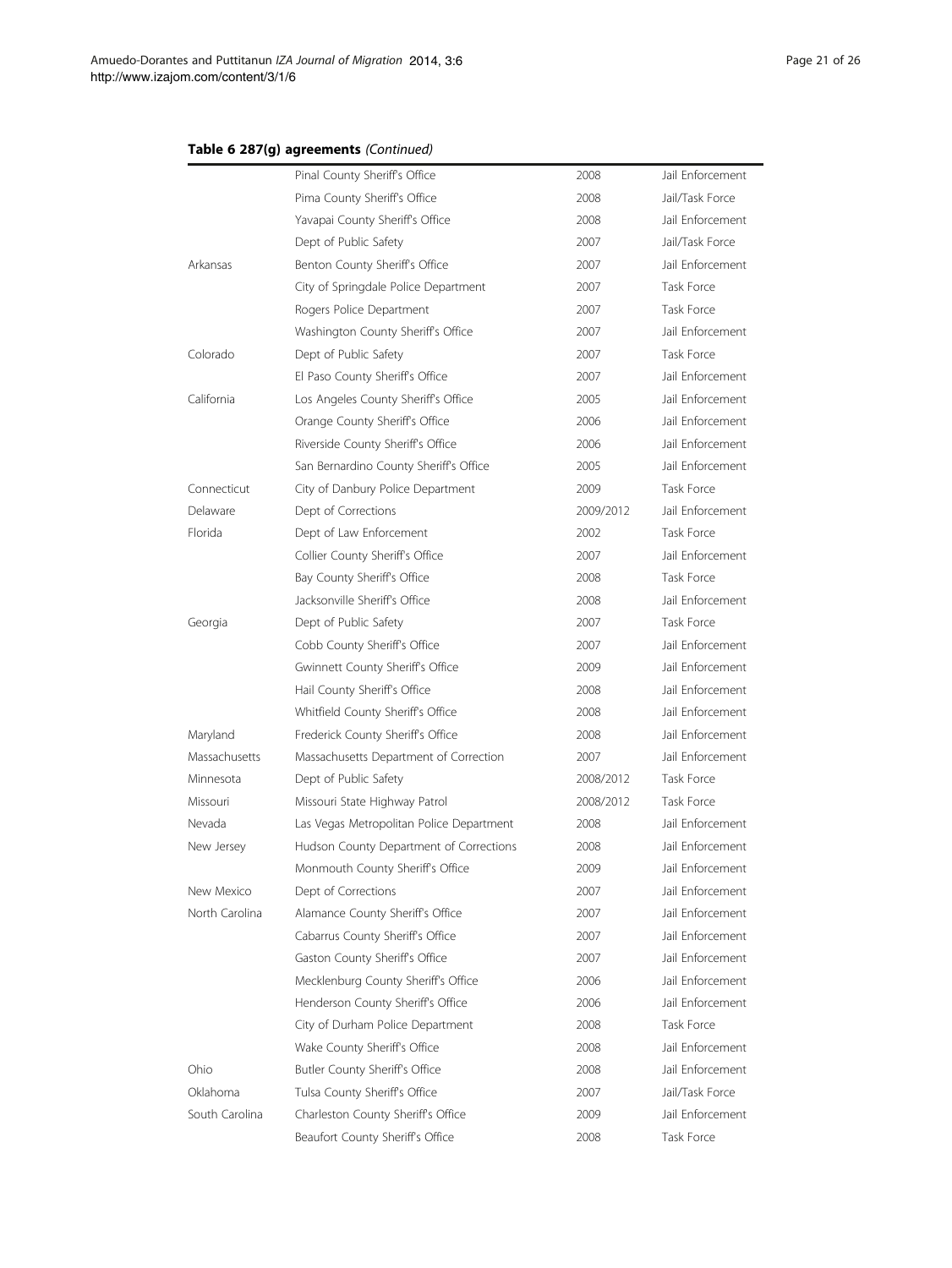|              | Lexington County Sheriff's Office             | 2010 | Jail Enforcement        |
|--------------|-----------------------------------------------|------|-------------------------|
|              | York County Sheriff's Office                  | 2007 | Jail Enforcement        |
| <b>State</b> | Department                                    | Year | <b>Enforcement Type</b> |
| Tennessee    | Davidson County Sheriff's Office              | 2007 | Jail Enforcement        |
|              | Tennessee Highway Patrol/Department of Safety | 2008 | <b>Task Force</b>       |
| Texas        | Carrollton Police Department                  | 2008 | Jail Enforcement        |
|              | Farmers Branch Police Department              | 2008 | <b>Task Force</b>       |
|              | Harris County Sheriff's Office                | 2008 | Jail Enforcement        |
| Utah         | Washington County Sheriff's Office            | 2008 | Jail Enforcement        |
|              | Weber County Sheriff's Office                 | 2008 | Jail Enforcement        |
| Virginia     | Prince William-Manassas Regional Jail         | 2007 | Jail Enforcement        |
|              | Shenandoah County Sheriff's Office            | 2007 | Jail Enforcement        |
|              | Herndon Police Department                     | 2007 | <b>Task Force</b>       |
|              | Rockingham County Sheriff's Office            | 2007 | Jail Enforcement        |
|              | Prince William County Police Department       | 2008 | <b>Task Force</b>       |
|              | Prince William County Sheriff's Office        | 2008 | <b>Task Force</b>       |
|              | Manassas Police Department                    | 2008 | <b>Task Force</b>       |
|              | Manassas Park Police Department               | 2008 | <b>Task Force</b>       |
|              | Loudoun County Sheriff's Office               | 2008 | <b>Task Force</b>       |

#### Table 6 287(g) agreements (Continued)

#### Appendix B

The first conditions that result from this optimization are given by:

$$
FOC_a: \frac{\partial U}{\partial a} = -\frac{\omega}{c_1} - \frac{\delta\omega(1-\Pi)}{c_2} + \frac{(1-\omega)}{a} + \frac{\delta(1-\omega)(1-\Pi)}{a} = 0
$$
  
or 
$$
\frac{(1-\omega)(1+\delta(1-\Pi))}{a} = \left[\frac{\omega}{c_1} + \frac{\delta\omega(1-\Pi)}{c_2}\right]
$$
(B1)

where Equation ([4\)](#page-9-0) suggests that migrants' consumption and their altruistic payments over their lifetime are in keeping with the weights they assigned to their utility and the probability that the good state prevails in period 2.

Two additional first-order conditions are:

$$
FOC_x: \frac{\partial U}{\partial x} = -\frac{\omega}{c_1} + \frac{\delta \omega \Pi g'(x)}{c_2} = 0
$$
\n(B2)

and

$$
FOC_z: \frac{\partial U}{\partial z} = -\frac{\omega}{c_1} + \frac{\delta \omega (1+r)}{c_2} = 0
$$
 (B3)

From these conditions, we can derive some predictions regarding the change in  $a$ ,  $z$ and  $x$  should the county or state where migrants reside adopt any of the immigration enforcement measures being examined –that is, should the "poor" state of the world prevail with probability Π. Specifically, using the implicit function theorem, we derive the following comparative static results, which suggest that increases in the probability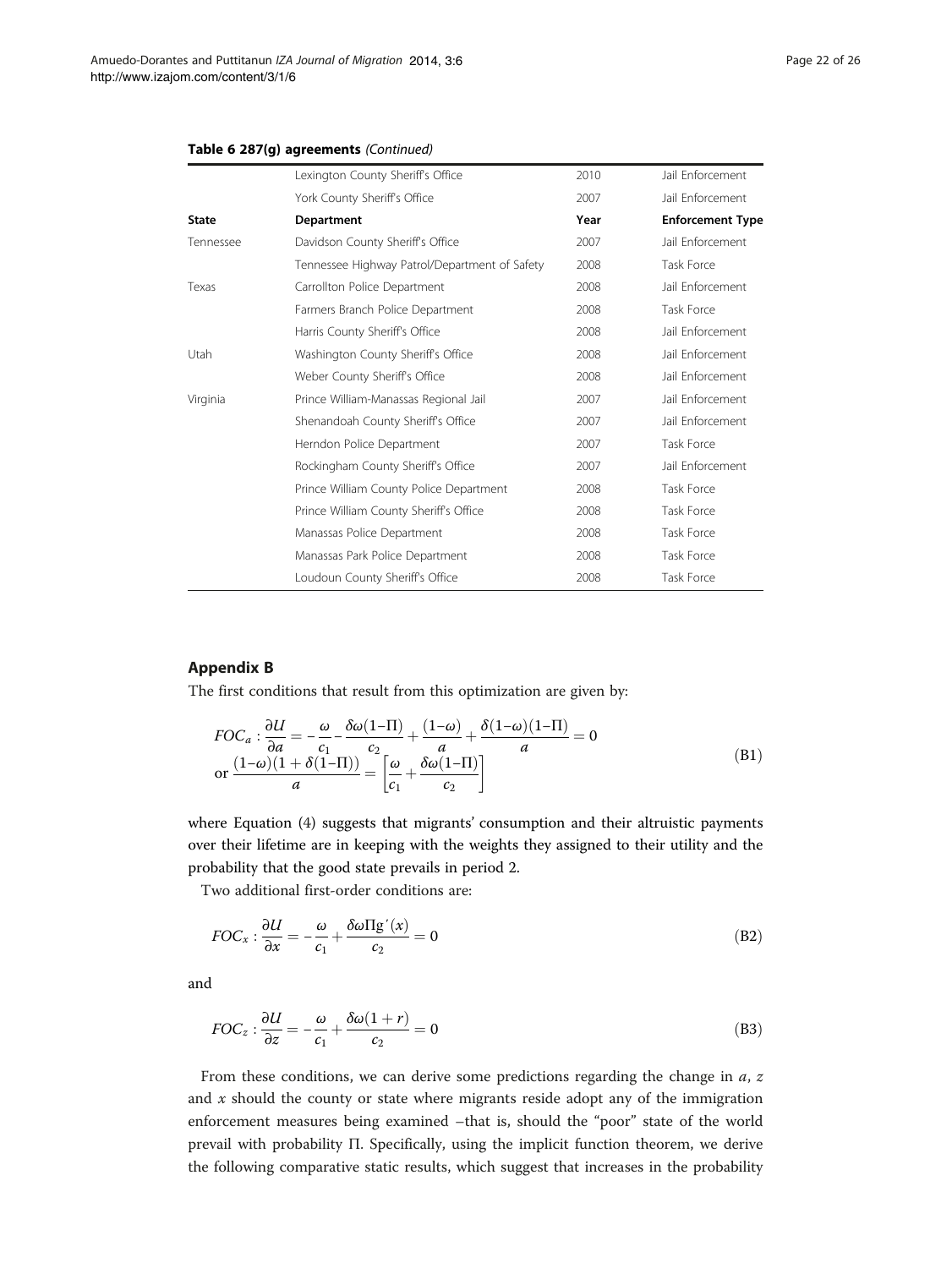<span id="page-22-0"></span>of the poor state of income, Π, lead to an increase in the larger family-provided insurance premium,  $x$ , as well as the self-insurance,  $z$ .

$$
\frac{\partial x}{\partial \Pi} = -\frac{\partial FOC_x}{\partial FOC_x /_{\partial} x} = -\frac{\left[\delta \omega g'(x)(Y_H + z(1+r) - a)c_2^{-2}\right]}{\left[\frac{\delta \omega \Pi}{c_2^2} \left(g''(x)c_2 - \Pi[g(x)]^2\right) - \frac{\omega}{c_1^2}\right]} > 0
$$
\n(B4)

$$
\frac{\partial z}{\partial \Pi} = -\frac{\partial FOC_z}{\partial FOC_z /_{\partial Z}} = -\frac{\left[ -\delta \omega (1+r)(Y_L + g(x) + a - Y_H)c_2^{-2} \right]}{\left[ -\frac{\omega}{c_1^2} - \frac{\delta \omega (1+r)^2}{c_2^2} \right]} > 0
$$
\n(B5)

In other words, as the likelihood of being exposed to immigration enforcement measures rises, migrants will save more and either invest or remit more for self- and family-provided insurance purposes with the purpose of smoothing out their consumption in the future. However, it is unclear how migrants' remittances for altruistic purposes will behave in response to a likelihood of being exposed to immigration enforcement measures; even though under relatively conservative assump tion:  $c_2^3 > \frac{2a(1-H)(Y_L+g(x)+z(1+r))}{(1-\omega)}$ , the term in equation (B6) is likely to bear a negative sign.

$$
\frac{\partial a}{\partial \Pi} = -\frac{\partial FOC_a}{\partial FOC_a /_{\partial a}} = -\frac{\left[ -\frac{\delta(1-\omega)}{a} + \frac{2\delta\omega(1-\Pi)(Y_L + g(x)) + z(1+r)}{c_2^3} \right]}{\left[ -\frac{\omega}{c_1^2} - \frac{(1-\omega)(1+\delta(1-\Pi))}{a^2} - \frac{\delta\omega(1-\Pi)^2}{c_2^2} \right]} \leq \text{or} \geq 0 \tag{B6}
$$

As such:  $\frac{\partial (a+z+x)}{\partial \Pi} \geq or \leq 0$ .

## Appendix C

#### Extension to the theoretical framework

In this section, we consider the possibility that migrants move between counties or states in response to the adoption of stricter immigration enforcement measures in their area of residence. Migrants will move only if their income at the new destination, net of moving costs, is believed to be higher than if they stay. That is:

Migrants stay if : 
$$
Y_L + g(x) + z(1+r) \ge Y_H + z(1+r) - a - M
$$
  
Migrants move if :  $Y_L + g(x) + z(1+r) < Y_H + z(1+r) - a - M$ 

where M denotes moving costs. We further assume that migrants are able to improve their net incomes by moving with probability (1- θ). Therefore, migrants now maximize the below utility function:

$$
U(c_1, c_2, a) = [\omega \ln c_1 + (1-\omega) \ln a] + \delta[\omega \ln c_2 + (1-\omega)\Pi(1-\theta) \ln a + (1-\omega)(1-\Pi) \ln a],
$$
  
where: 0 \le \omega \le 1, 0 \le \delta \le 1, 0 \le \Pi \le 1, and 0 \le \theta \le 1

The weighing parameter:  $\omega$  denotes the relative contributions to utility from the own consumption of goods and services, versus the altruistic payments made to their family members. The parameter: δ denotes a discount factor showing the relative tastes for current ( $c_1$ ) versus future consumption ( $c_2$ ), while Π denotes the probability that the counties/states where migrants reside adopt one of the immigration enforcement measures being examined. The parameter:  $θ$  denotes the probability that migrants stay in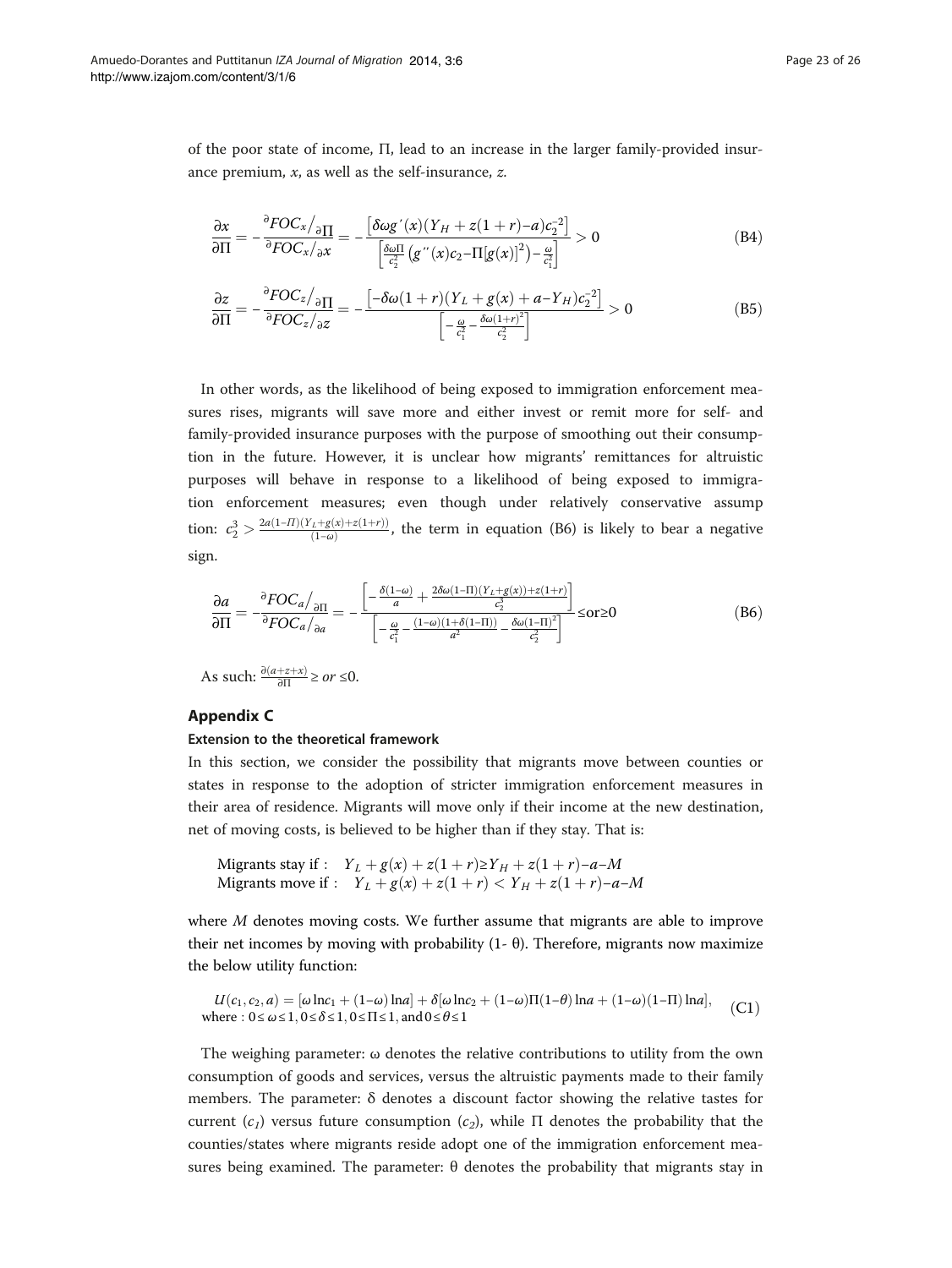the counties or states that adopt one or more of the immigration enforcement measures being examined.

Consumption in period 1 is still constrained by migrants' income, the amount sent for family-provided insurance  $(x)$ , their investments/self-insurance  $(z)$ , and the level of altruistic payments they make to their families back home  $(a)$  as follow:

$$
c_1 \le Y_H - x - z - a \tag{C2}
$$

In period 2, some of the migrants residing in localities subject to increased immigration enforcement might not be able to increase their net incomes by relocating –an event that might occur with probability: θ. In those instances, their net income will be given by:  $Y_L + g(x) + z(1 + r)$ . However, other migrants might be able to improve their incomes by relocating –an event we assume might occur with probability  $(1 - \theta)$ . Those migrants might then still afford to remit a for altruistic purposes, and since they will not need any family-provided insurance:  $g(x)$ , their net income will be given by:  $Y_H$  $+z(1 + r) - a - M$ . Therefore, consumption in period 2 will be given by:

$$
c_2 \le \Pi(\theta(Y_L + g(x) + z(1+r)) + (1-\theta)[Y_H + z(1+r) - a - M]) + (1-\Pi)(Y_H + z(1+r) - a)
$$
\n(C3)

Migrants will choose the level of altruistic payments,  $a$ , the amount of family-provided insurance, x, and the level of self-insurance/investment or saving, z, so as to maximize the utility function described in [\(C1](#page-22-0)) subject to the budget constraints in equations (C2)-(C3). The first conditions that result from this optimization are given by:

$$
FOC_a: \frac{\partial U}{\partial a} = -\frac{\omega}{c_1} - \frac{\delta \omega (1 - \Pi \theta)}{c_2} + \frac{(1 - \omega)(1 + \delta - \Pi \theta)}{a} = 0
$$
 (C4)

$$
FOC_x: \frac{\partial U}{\partial x} = -\frac{\omega}{c_1} + \frac{\delta \omega \Pi \theta g'(x)}{c_2} = 0
$$
 (C5)

$$
FOC_z: \frac{\partial U}{\partial z} = -\frac{\omega}{c_1} + \frac{\delta \omega (1+r)}{c_2} = 0
$$
 (C6)

From conditions (C4)-(C6), we can derive predictions regarding the change in  $a, z$ and  $x$  should the county or state where migrants reside adopt any of the immigration enforcement measures at hand –that is, should the "poor" state of the world prevail with probability: Π. Using the implicit function theorem, the derived comparative statics suggest that increases in  $\Pi$  lead to an increase in family-provided insurance premium,  $x$ , as well as in self-insurance,  $z$ :

$$
\frac{\partial x}{\partial \Pi} = -\frac{\partial FOC_x}{\partial FOC_x /_{\partial X}} = -\frac{\left[\delta \omega \theta g'(x)(c_2 - \Pi[\theta Y_L + \theta g(x) - \theta Y_H + \theta a + \theta M - M])c_2^{-2}\right]}{\left[\frac{\delta \omega \Pi \theta}{c_2^2} \left(g''(x)c_2 - \Pi[g(x)]^2\right) - \frac{\omega}{c_1^2}\right]} > 0\tag{C7}
$$

$$
\frac{\partial z}{\partial \Pi} = -\frac{\partial FOC_z}{\partial FOC_z /_{\partial Z}} = -\frac{\left[ -\delta \omega (1+r)(\theta [Y_L + g(x) + a - Y_H] - [1-\theta]M)c_2^{-2} \right]}{\left[ -\frac{\omega}{c_1^2} - \frac{\delta \omega (1+r)^2}{c_2^2} \right]} > 0 \tag{C8}
$$

In other words, as the likelihood of being exposed to immigration enforcement measures rises, migrants will save more and either invest or remit more for self- and family-provided insurance purposes with the purpose of smoothing out their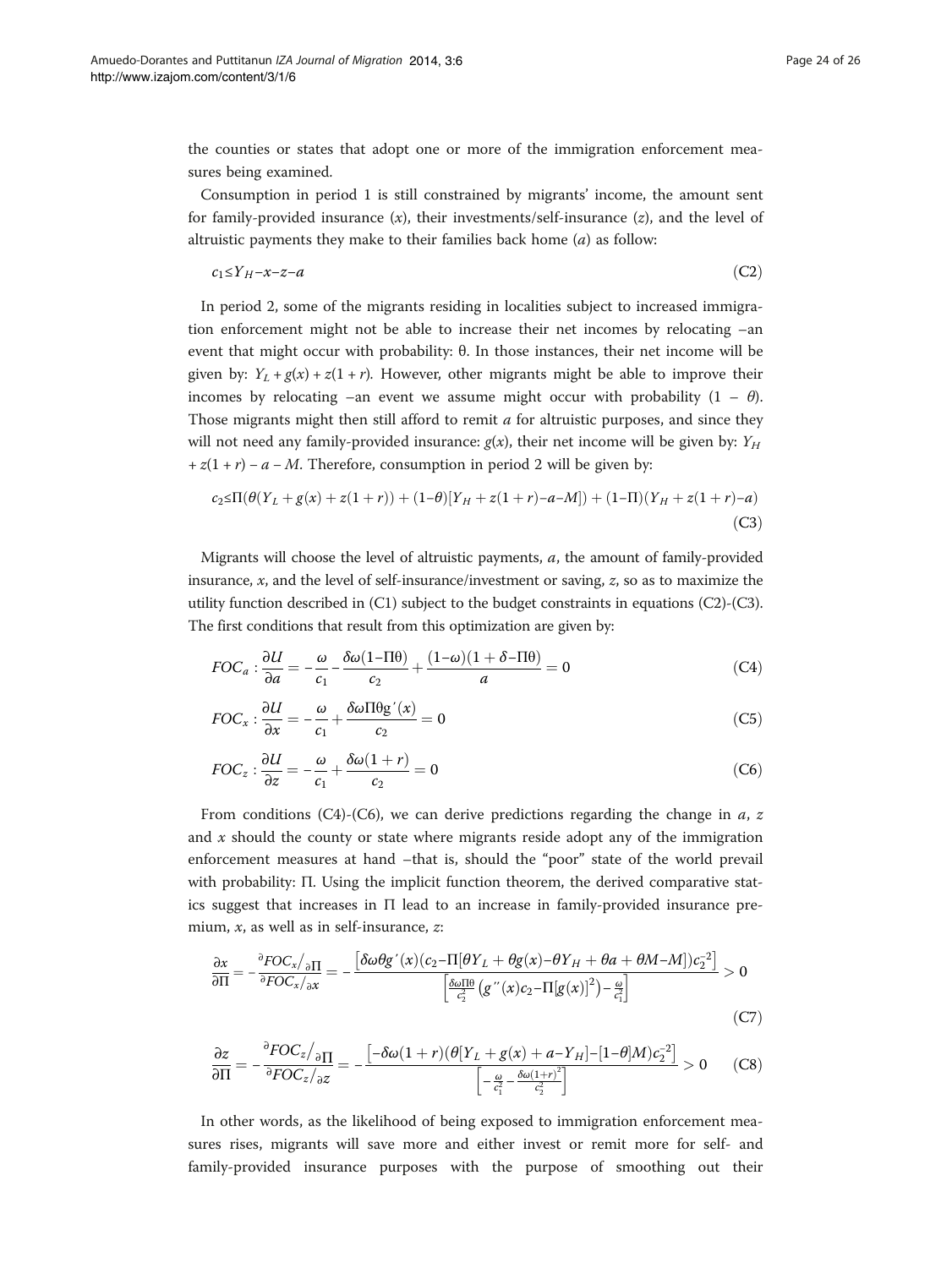<span id="page-24-0"></span>consumption in the future. However, it is unclear how migrants' remittances for altruistic purposes will behave in response to an increase in the likelihood of being exposed to immigration enforcement measures:

$$
\frac{\partial a}{\partial \Pi} = -\frac{\partial FOC_a}{\partial FOC_a / \partial \Pi} = -\frac{\left[ -\frac{(1-\omega)(1+\delta-\Pi\theta)}{a^2} + \frac{\delta\omega\theta}{c_2} + \frac{\delta\omega(1-\Pi\theta)[\theta(Y_L+g(x)+a-Y_H)-(1-\theta)M]}{c_2^2} \right]}{\left[ -\frac{\omega}{c_1^2} - \frac{(1-\omega)(1+\delta-\Pi\theta)}{a^2} - \frac{\delta\omega(1-\Pi\theta)^2}{c_2^2} \right]} \le \text{or} \ge 0
$$
\n(C9)

Therefore, from a theoretical point of view, remittances could increase, decrease or stay the same following an increase in immigration enforcement, that is:  $\frac{\partial (a+z+x)}{\partial \Pi} \geq or \leq 0$ .

#### Competing interests

The IZA Journal of Migration is committed to the IZA Guiding Principles of Research Integrity. The authors declare that they have observed these principles. Responsible Editor: Denis Fougère

#### Received: 7 December 2013 Accepted: 4 March 2014 Published: 31 Mar 2014

#### References

- Adams R, Page J (2005) Do international migration and remittances reduce poverty in developing countries? World Development 33(10):1645–69
- Amuedo-Dorantes C, Cynthia B (2012) "The labor market impact of mandated employment verification systems". American Economic Review, May
- Amuedo-Dorantes C, Lozano F (2013) "Piecemeal Immigration Enforcement and Interstate Mobility: Evidence from Arizona", working paper. Pomona College and San Diego State University, San Diego, CA, USA
- Amuedo-Dorantes C, Mazzolari F (2010) Remittances to latin America from migrants in the United States: assessing the impact of amnesty programs. Journal of Development Economics 91:323–335
- Amuedo-Dorantes C, Pozo S (2006) Remittances and insurance: evidence from Mexican migrants. Journal of Population Economics 19(2):227–254
- Bertrand M, Duflo E, Mullainathan S (2004) "How much should we trust differences-in-differences estimates?" The Quarterly Journal of Economics:249–275
- Bohn S, Lofstrom M, Raphael S (2010) "The Effect of State-Level Legislation Targeted towards Limiting the Employment of Undocumented Immigrants on the Internal Composition of State Populations: The Case of Arizona". mimeo
- Cortés P (2008) The effect of Low-skilled immigration on U.S. Prices: evidence from CPI data. Journal of Political Economy 116(3):381–422
- Debry J (2012) "How Today's Immigration Enforcement Policies Impact Children, Families, and Communities". Center for American Progress, USA
- Fundación BBVA Bancomer (2013) "Mexico migration flash". Economic Analysis, Available at: [http://serviciodeestudios.](http://serviciodeestudios.bbva.com/) [bbva.com](http://serviciodeestudios.bbva.com/)
- Gatina L (2013) "Remitting Behavior of Immigrants in Australia: Do Immigration Policies Matter?" Royal Melbourne Institute of Technology, Australia, working paper
- Hagan J, Eschbach K, Rodriguez N (2008) U.S. Deportation policy, family separation, and circular migration. International Migration Review 42(1):64–88
- Hoefer M, Rytina N, Baker B (2012) "Estimates of the Unauthorized Immigrant Population Residing in the United States: January 2011", Population Estimates. Office of Immigration Statistics, Department of Homeland Security
- ICE (2012a) Activated Jurisdictions., Available at:<http://www.ice.gov/doclib/secure-communities/pdf/sc-activated2.pdf> ICE (2012b) "Fact Sheet: Delegation of Immigration Authority Section 287(g) Immigration and Nationality Act". Available
- at: [www.ice.gov/news/library/factsheets/287g.htm#signed-moa](http://www.ice.gov/news/library/factsheets/287g.htm#signed-moa)
- ICE (2012c) IDENT/IAFIS Interoperability Statistics, 2., Available at: [http://www.ice.gov/doclib/foia/sc-stats/](http://www.ice.gov/doclib/foia/sc-stats/nationwide_interop_stats-fy2012-to-date.pdf) [nationwide\\_interop\\_stats-fy2012-to-date.pdf](http://www.ice.gov/doclib/foia/sc-stats/nationwide_interop_stats-fy2012-to-date.pdf)
- Immigration Policy Center (2010) "Local Enforcement of Immigration Laws Through the 287(g) Program". Available at: <http://www.immigrationpolicy.org/just-facts/local-enforcement-immigration-laws-through-287g-program>
- Inter-American Development Bank Remittances to Latin America and the Caribbean in 2011, Washington D.C, Available at:<http://idbdocs.iadb.org/wsdocs/getDocument.aspx?DOCNUM=36723460>
- Kohli A, Markowitz PL, Chavez L (2011) "Secure Communities by the Numbers: An Analysis of Demographics and Due Process", The Chief Justice Earl Warren Institute on Law and Social Policy, Berkeley, October 2011.,Available at: [http://www.law.berkeley.edu/files/Secure\\_Communities\\_by\\_the\\_Numbers.pdf](http://www.law.berkeley.edu/files/Secure_Communities_by_the_Numbers.pdf)
- Kostandini G, Mykerezi E, Escalante C (2012) "The Impact of Immigration Enforcement on the Farming Sector". Working paper
- Mahuteau S, Piracha M, Tani M (2010) "Selection Policy and Immigrants' Remittance Behaviour". IZA DP No. 4874 Maldonado R, Bajuk N, Watson G (2010) Remittances to Latin America and the Caribbean in 2009: The Effects of the
- Global Financial Crisis. Multilateral Investment Fund, Inter-American Development Bank, Washington D.C Massey DS, Durand J, Malone NJ (2002) Beyond Smoke and Mirrors: Mexican Immigration in an era of Economic Integration. Russell Sage, New York